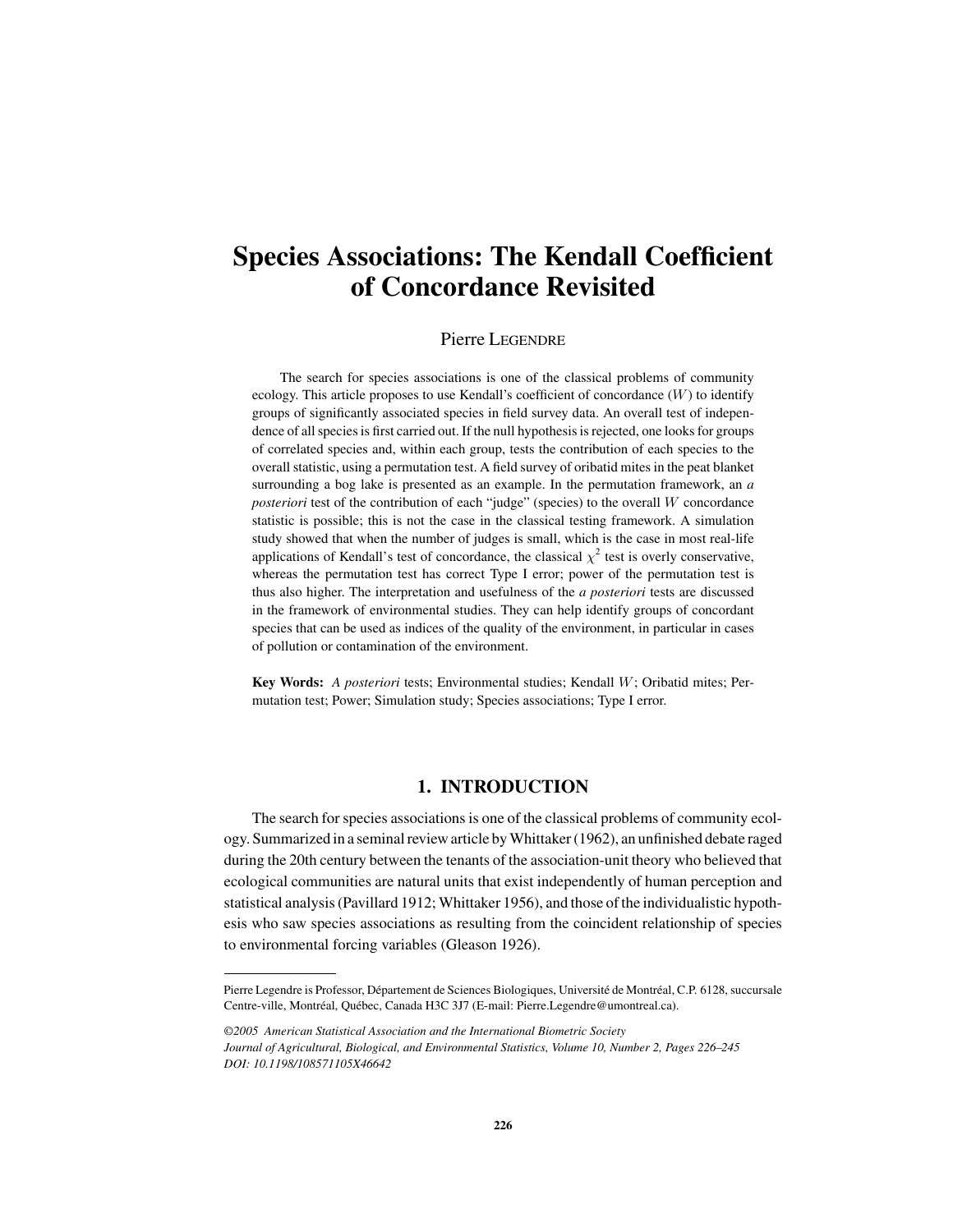Ecologists are interested in species associations as a conceptual framework to synthesize environmental characteristics. When associations have been found, one can concentrate on finding the ecological requirements common to most or all members of an association instead of having to describe the biology and habitat of each species individually. In an inverse approach, species associations may be used to predict environmental characteristics. Associations may be better predictors of environmental conditions than individual species because they are less subject to sampling error.

Operational concepts of association refer to groups of species that are "significantly" found together, without this implying necessarily any positive biological interaction among them. In other words, an association is simply a group of species (or taxa pertaining to some other systematic category) recognized as a cluster following the application of a clearly stated set of rules. The search for associated groups of species can be based upon presenceabsence (e.g., Fager and McGowan 1963; Jackson, Somers, and Harvey 1992) or abundance data. A review of statistical methods for the study of species associations was presented by Legendre and Legendre (1998, sec. 7.5 and 8.9).

Legendre and Legendre (1998, p. 292) described the difficulties involved in computing correlation coefficients based upon community composition (i.e., species abundance) data. The difficulties are due to the highly positively skewed frequency distributions of the species abundances across sites, a phenomenon exacerbated by the high frequency of zeros in many community composition data matrices. Legendre and Gallagher (2001) showed how to transform community composition data in such a way as to make them suitable for statistical analysis through principal component or canonical redundancy analysis which, for untransformed data, preserve Euclidean distances among the objects. The transformations also produce acceptable projections of the correlations among species in principal component space. They will be used as part of the methodology described in this article to search for species associations using quantitative community composition data.

This article proposes to use Kendall's coefficient of concordance  $(W)$  to identify significantly associated groups of species in field survey data. Starting with an appropriately transformed species abundance data table, the strategy is the following: (1) conduct an overall test of independence of all species in the study. (2) If the null hypothesis is rejected, look for groups of correlated species. (3) Within each group, test the contribution of each species to the overall statistic, using a permutation test. Results of numerical simulations will also be presented to estimate the Type I error and power of the classical and permutation tests of W, as well as for the new *a posteriori* tests of concordance of individual species.

# **2. ECOLOGICAL EXAMPLE: ORIBATID MITES**

Oribatid mites (or beetle mites; order Acarina, suborder Oribatida) are one of the most abundant groups of arthropods in the world. They are very numerous in humus and moss and play a key role in the recycling of organic matter, which would be much slower without them. Their action has important consequences on the fertility of soils and the productivity of terrestrial areas of the planet. Oribatid mites are very small: .1 to 1.5 mm in length.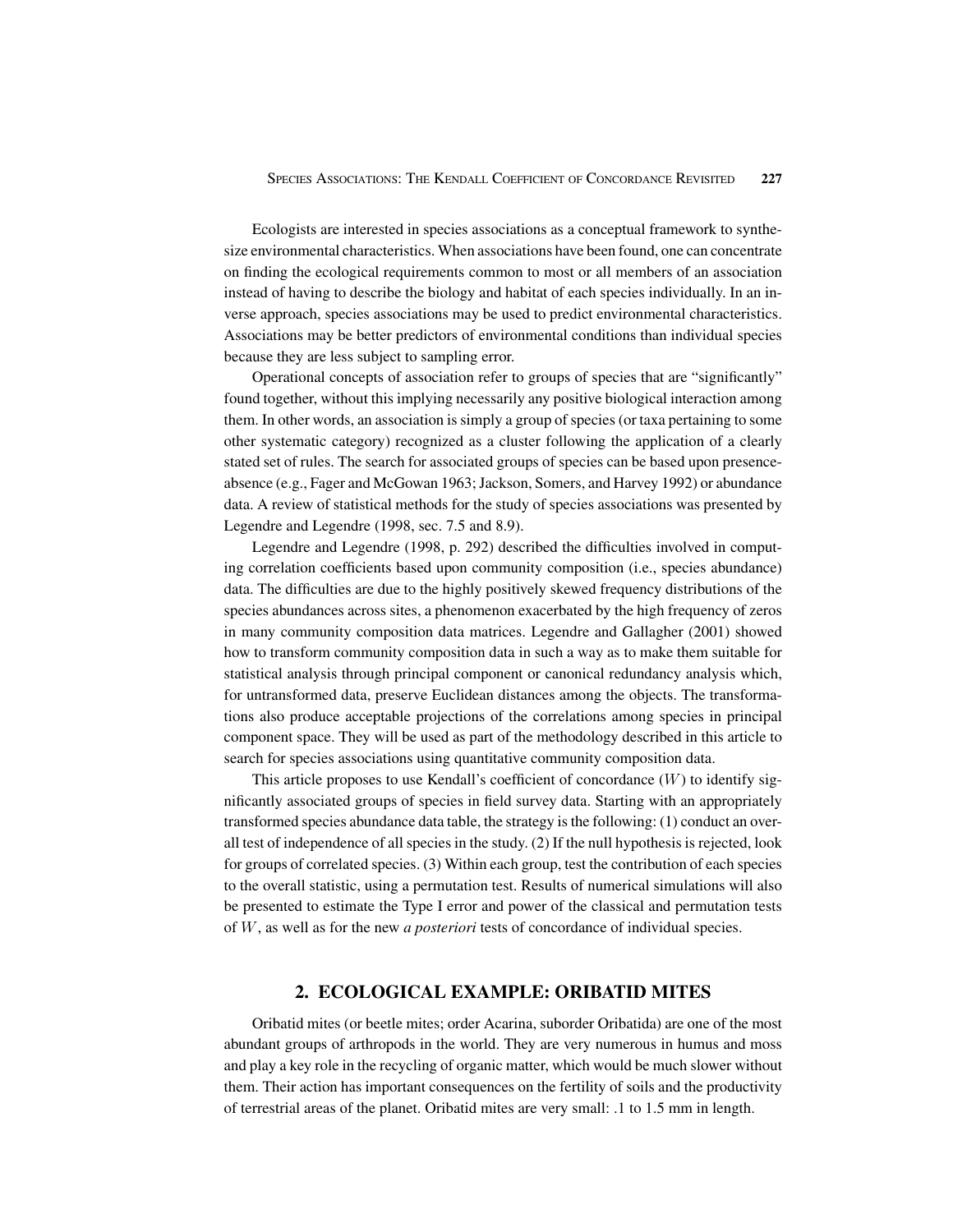In June 1989, my colleague Daniel Borcard obtained 70 soil cores from a small,  $10 \times$ 2.6-meter area in the peat blanket surrounding a bog lake, going from the edge of the forest to the open water of the lake (see Figure 5, p. 242). Lac Geai is located on the territory of the Station de Biologie des Laurentides (46◦N, 74◦W). The mites were extracted, identified to species, and counted. Borcard identified 49 species and estimated their density to about 72,000 individuals per square meter. The spatial and environmental determinants of the mite community structure variation were analyzed in detail by Borcard, Legendre, and Drapeau (1992), Borcard and Legendre (1994), and Borcard, Legendre, Avois-Jacquet, and Tuomisto (2004). The species and environmental data are freely available to researchers on the author's lab Web site at http://www.bio.umontreal.ca/legendre/.

The spatial variation of the 35 species represented by more than a few individuals is re-examined here. The ecological questions are the following: Are the 35 species distributed independently of one another across the study area, or are they significantly and positively associated into recognizable groups of species? Can these species be combined to form indicators of the environmental conditions in the 70 soil cores? The above-mentioned articles had evidenced a major, nonlinear gradient in species composition along the 10 meter dimension of the sampling area (vertical direction in Fig. 5). The environmental conditions (abundance of shrubs, substratum microtopography, substratum density, and humidity) changed in that direction; they are controlled by the amount of water in the peat blanket, which increased from the edge of the forest to the open lake water.

Prior to concordance analysis, the mite abundance data were transformed using the four transformations proposed by Legendre and Gallagher (2001): the chord, chi-square, species profile, and Hellinger transformations were used. Because all results were very similar and led to the exact same species associations, the Hellinger transformation will be used for the results described in this article. The Hellinger transformation consists of two steps: (1) express each abundance value as a proportion with respect to the total sum of animals collected at a site, and (2) take the square root of that proportion. This transformation is such that the Euclidean distance computed among sites for the transformed data is equal to the Hellinger distance (Rao 1995) for the untransformed data. The Hellinger distance is an asymmetric measure of association; it is appropriate for community composition data containing many zeros (Rao 1995; Legendre and Legendre 1998; Legendre and Gallagher 2001). The purpose of the square root, which is the second step of the Hellinger transformation, is to reduce the importance of the very high species abundances. It does not affect the results of the Spearman correlations or the Kendall coefficient of concordance that will be computed in the following, but it does affect the results of principal component analysis. The Hellinger-transformed species abundance data file will be used in all calculations reported in Sections 9 and 10.

## **3. THE KENDALL COEFFICIENT OF CONCORDANCE (***W***)**

Kendall's coefficient of concordance  $(W)$  is a measure of the agreement among several  $(p)$  judges who are assessing a given set of n objects. Depending on the application field,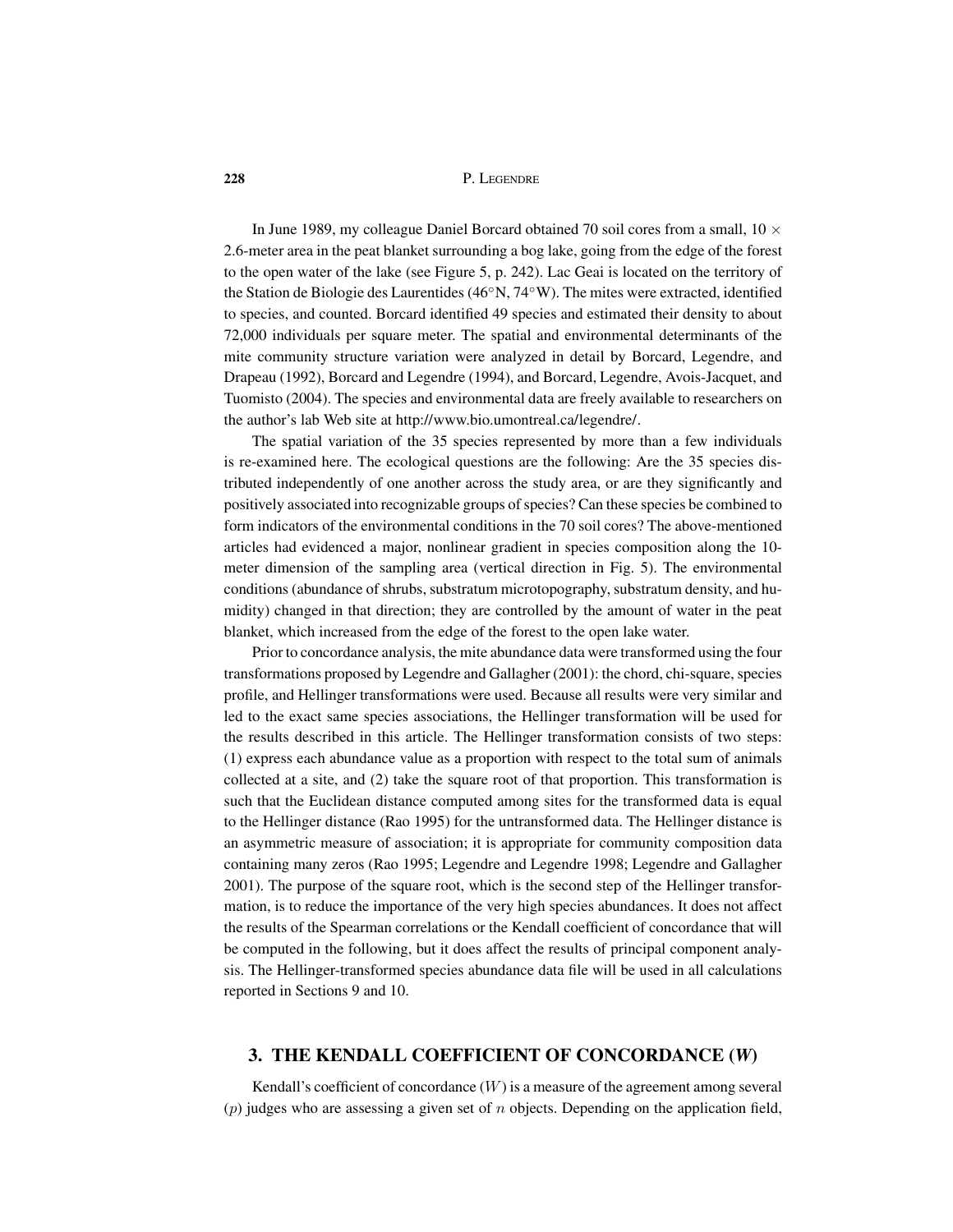the "judges" can be variables, characters, and so on. They are species in the present article. Simulations were carried out (Sections 6 and 7) to empirically compare the classical  $\chi^2$ test of the coefficient of concordance to a permutation procedure. When programming the permutation test for W, it was realized that different permutation strategies could be used. One of these strategies allows users to carry out *a posteriori* tests of the contributions of the individual judges to the overall concordance statistic. *A posteriori* tests are possible only in the permutation framework.

There is a close relationship between Friedman's two-way analysis of variance without replication by ranks and Kendall's coefficient of concordance. They address hypotheses concerning the same data table and they use the same  $\chi^2$  statistic for testing. They differ only in the formulation of their respective null hypothesis. Consider Table 1, which contains the data of the illustrative example of Section 9. In Friedman's test, the null hypothesis is that there is no real difference among the  $n$  objects (sites), which are the rows of the data table. Under  $H_0$ , they should have received random ranks from the various judges, so that their sums of ranks should be approximately equal. Kendall's test focuses on the  $p$ judges (species). If the null hypothesis of Friedman's test is true, this means that the judges have produced rankings that are independent of one another. This is the null hypothesis of Kendall's test.

- Friedman's  $H_0$ : The *n* objects (sites) are drawn from the same statistical population.
- Kendall's  $H_0$ : The  $p$  judges (species) produced independent rankings of the objects.

There are two ways found in textbooks for computing Kendall's W statistic (upper and lower forms of Equations (3.1) and (3.2)); they lead to the same result. S or  $S'$  is computed first from the row-marginal sums of ranks  $R_i$  received by the objects (Siegel 1956: p. 234; Siegel and Castellan 1988, p. 266):

or

$$
S = \sum_{i=1}^{n} (R_i - \overline{R})^2
$$
  

$$
S' = \sum_{i=1}^{n} R_i^2 = \text{SSR}.
$$
 (3.1)

S is a sum-of-squares statistic over the row sums of ranks  $R_i$ .  $\overline{R}$  is the mean of the  $R_i$ values. Following that, Kendall's  $W$  statistic can be obtained from either of the following formulas:

$$
W = \frac{12S}{p^2(n^3 - n) - pT}
$$

or

$$
W = \frac{12S' - 3p^2n(n+1)^2}{p^2(n^3 - n) - pT},
$$
\n(3.2)

where *n* is the number of objects, *p* the number of judges. *T* is a correction factor for tied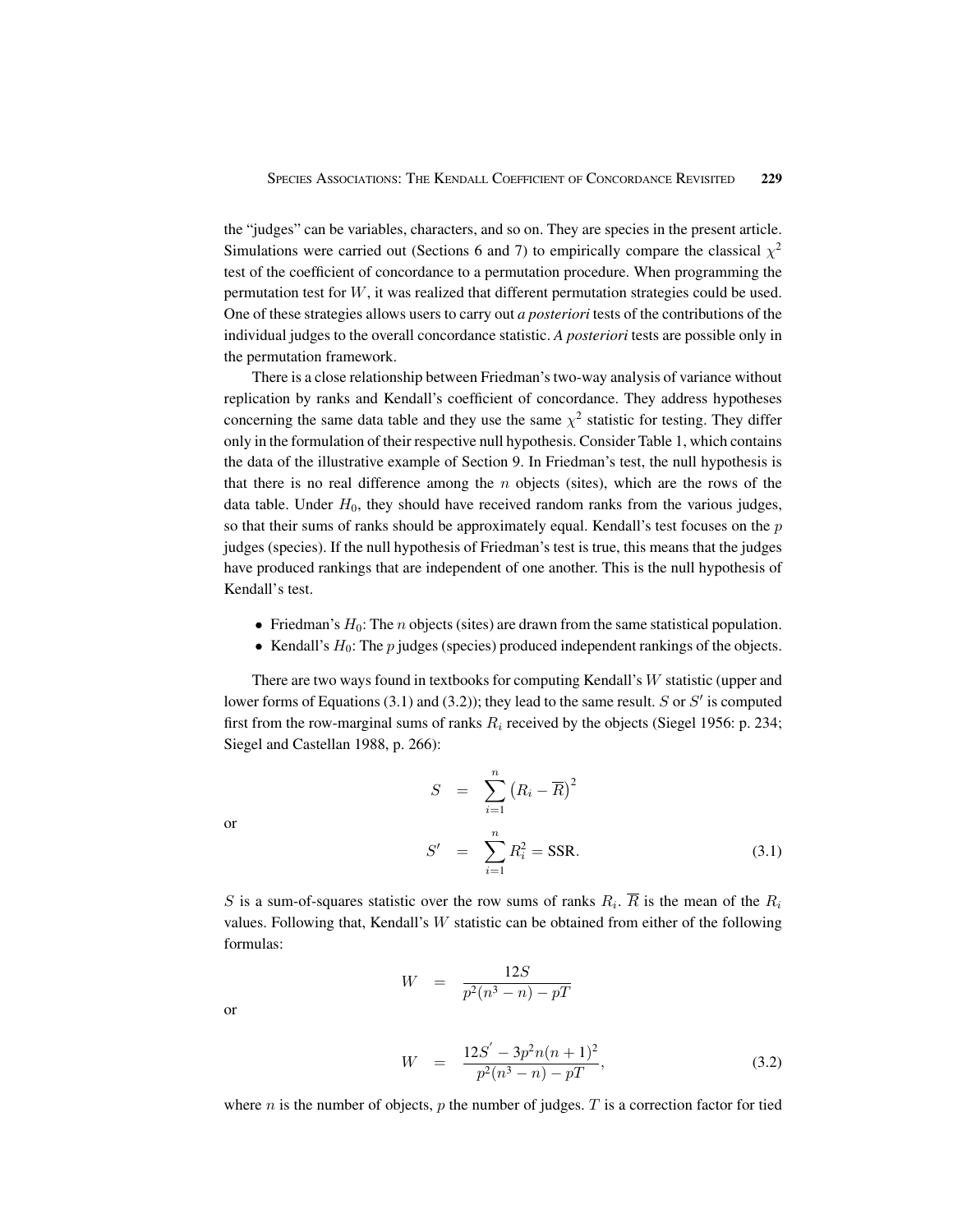|         | Hellinger-transformed abundances |            |            |            |
|---------|----------------------------------|------------|------------|------------|
|         | Species 13                       | Species 14 | Species 15 | Species 23 |
| Site 4  | .25087                           | .40538     | .24380     | .08362     |
| Site 9  | .40324                           | .25503     | .39303     | .00000     |
| Site 14 | .26577                           | .47620     | .27267     | .06097     |
| Site 22 | .32350                           | .63337     | .47003     | .00000     |
| Site 31 | .26312                           | .29089     | .39223     | .08771     |
| Site 34 | .33675                           | .44836     | .53727     | .10153     |
| Site 45 | .07956                           | .19487     | .19487     | .11251     |
| Site 53 | .00000                           | .18570     | .26261     | .11744     |
| Site 61 | .00000                           | .15430     | .15430     | .00000     |
| Site 69 | .12769                           | .62987     | .27584     | .34578     |

Table 1. Illustrative example. Upper panel: Hellinger-transformed abundances of four mite species at 10 sites selected along the long axis of Figure 5. The Hellinger transformation was computed for the full dataset (70 sites). Lower panel: the same data transformed into ranks (with ties); last column: sum of the ranks for each site.

|         | Ranks (species-wise) |            |            |            |                       |
|---------|----------------------|------------|------------|------------|-----------------------|
|         | Species 13           | Species 14 | Species 15 | Species 23 | Sum of ranks<br>$R_i$ |
| Site 4  | 5                    | 6          | з          | 5          | 19.0                  |
| Site 9  | 10                   |            |            |            | 24.0                  |
| Site 14 |                      |            | 5          |            | 24.0                  |
| Site 22 | 8                    | 10         | 9          |            | 29.0                  |
| Site 31 | 6                    | 5          |            | 6          | 24.0                  |
| Site 34 | 9                    |            | 10         |            | 33.0                  |
| Site 45 | З                    |            | 2          |            | 16.0                  |
| Site 53 | 1.5                  |            |            |            | 16.5                  |
| Site 61 | 1.5                  |            |            | າ          | 5.5                   |
| Site 69 | 4                    |            | 6          | 10         | 29.0                  |

ranks (Siegel 1956, p. 234; Siegel and Castellan 1988, p. 266; Zar 1999, p. 446):

$$
T = \sum_{k=1}^{m} (t_k^3 - t_k)
$$
 (3.3)

in which  $t_k$  is the number of tied ranks in each (k) of m groups of ties. The sum is computed over all groups of ties found in all  $p$  columns (judges) of the data table.

Kendall's W statistic is an estimate of the variance of the row sums of ranks  $R_i$  divided by the maximum possible value the variance can take; this occurs when all judges are in total agreement; hence  $0 \leq W \leq 1$ . To derive the formulas for W given above, one has to know that the sum of all ranks in the data table is  $pn(n + 1)/2$  and that the sum of squares of all ranks is  $p^2n(n+1)(2n+1)/6$ . Friedman's  $\chi^2$  statistic is obtained from W using the formula:

$$
\chi^2 = p(n-1)W.\tag{3.4}
$$

This quantity is asymptotically distributed like chi-square with  $(n-1)$  degrees of freedom. This allows us to test W for statistical significance. When  $n \le 7$  and  $p \le 20$ , Siegel and Castellan (1988, p. 270, 365) recommended using their table of critical values for W, which was obtained by the method of complete permutations.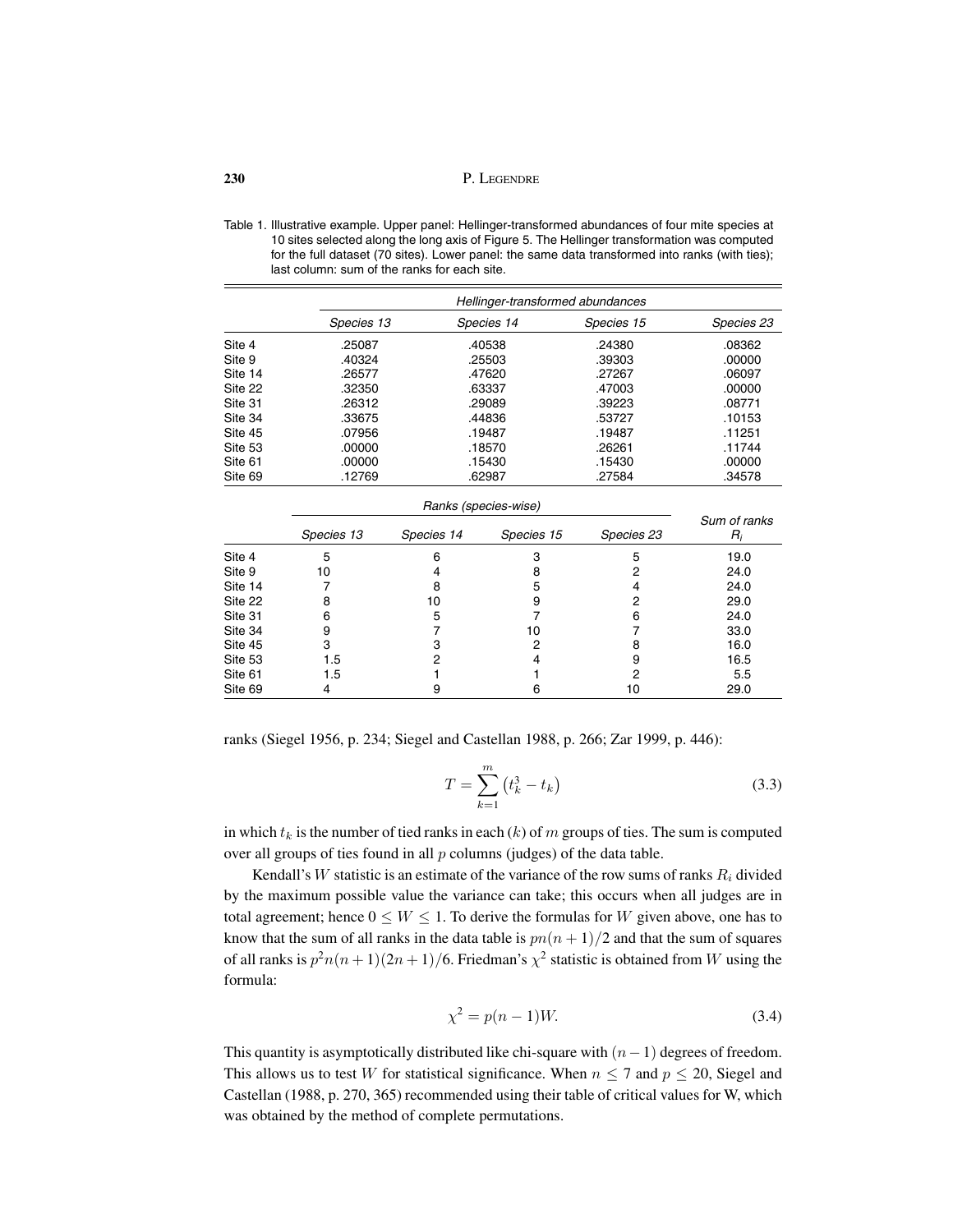There is a close relationship between Spearman's correlation coefficient  $r_S$  and Kendall's W statistic, which will prove useful in Section 5: W can be calculated directly from the mean  $(\bar{r})$  of the pairwise Spearman correlations  $r_S$  using the following relationship (Siegel and Castellan 1988, p. 262; Zar 1999, p. 448):

$$
W = \frac{(p-1)\overline{r} + 1}{p},\tag{3.5}
$$

where  $p$  is the number of variables (or judges) among which Spearman's correlation coefficients are computed. For two variables (or judges) only,  $W$  is simply a linear transformation of  $r_S : W = (r_S + 1)/2$ . In that case, a permutation test of W for two variables is the exact equivalent of a permutation test of  $r<sub>S</sub>$  for the same variables.

The relationship described by Equation (3.5) clearly limits the domain of application of the coefficient of concordance to data that are all meant to estimate the same general property of the objects: judges are only considered concordant if their Spearman correlations are positive. Two judges that give perfectly opposite ranks to a set of objects have a Spearman correlation of  $-1$ , hence  $W = 0$  for these two judges; this is the lower bound of the coefficient of concordance. For two judges only,  $r<sub>S</sub> = 0$  gives  $W = .5$ . So the coefficient W applies well to rankings given by a panel of judges called in to assess overall performance in sports, or quality of wines or restaurants, or to rankings obtained from criteria used in quality tests of appliances or services by consumer organizations, and so on. It does not apply, however, to ordinary variables used in multivariate analysis. Zar (1999), for example, uses wing length, tail length and bill length of birds to illustrate the use of the coefficient of concordance. These data are appropriate for  $W$  because they are all indirect measures of a common property, the size of the birds. One should not conclude from that example that  $W$  should be used in morphometric or numerical taxonomic studies: in those fields, a negative and a positive correlation have equal importance and should play the same role in the analysis; this is not the case with  $W$ .

In ecological applications, one can use the abundances of various species as indicators of the good or bad environmental quality of the sampling sites. One should be careful that the study only includes sites that belong to the same type of environment, since different species often characterize different types of environment. If a group of species are used to produce a global index of the overall quality (good or bad) of the environment at a series of sites, only the species that are significantly associated and positively correlated to one another should be included in the index, since different groups of species may be associated to different environmental conditions. The example in Section 10 will show that the *a posteriori* tests of concordance, described in Section 5, can help identify the groups of species that are positively associated to one another along a dominant environmental gradient. Only the positively associated species can be used to construct indicator functions of the quality of the environment.

## **4. PERMUTATION TEST OF** *W*

Does the classical chi-square test of significance of  $W$  have correct Type I error and good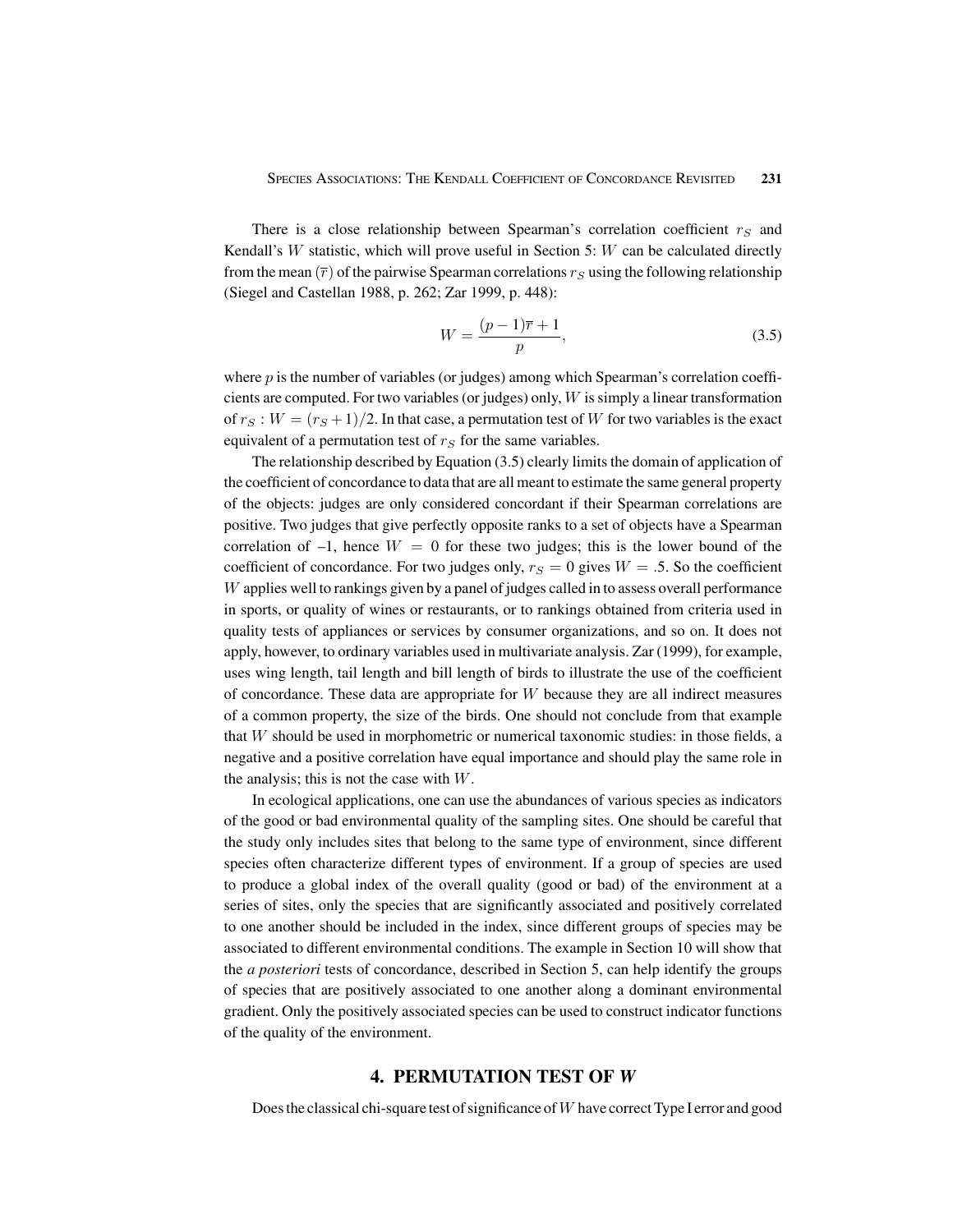power? Numerical simulations were used to answer the question empirically (Sections 6 and 7), comparing the classical chi-square test to a permutation test. The overall permutation test of  $W$  will allow us, in turn, to test the contribution of individual judges to the  $W$  statistic (Section 5); this type of *a posteriori* test is not available in the classical testing framework.

When testing hypotheses using Kendall's  $W$  statistics, the objects are the permutable units under  $H_0$  ( $H_0$  is stated in Section 3; the objects are sites in Table 1). For the global test of significance, the rank values in all judges are permuted at random, independently from judge to judge. The null hypothesis of this test is the independence of the rankings produced by all judges. The alternative hypothesis is that at least one of the judges is concordant with one, or with some of the other judges. The test is one-tailed because it only recognizes positive associations between vectors of ranks. This can be shown by considering two vectors with exactly opposite rankings: they produce a Spearman statistic of –1, hence a value or zero for  $W$  (Equation (3.5)). The testing procedure is the following:

- 1. Transform quantitative or semiquantitative data into ranks if necessary. Assign mean values to tied ranks.
- 2. Compute Kendall's W coefficient of concordance among the ranked vectors (Equation (3.2)). Transform W into Friedman's  $\chi^2$  statistic, which is a pivotal statistic appropriate for testing. This provides the reference statistic  $(\chi^2_{\text{ref}})$  for the test. Actually, within a given permutation test, the three statistics  $W$ ,  $\chi^2$ , and SSR, are monotonic to one another since n, p, as well as  $T$ , are constant within a given permutation test; thus they are equivalent statistics for testing, producing the same permutational probability.
- 3. Permute all vectors of ranked data at random, independently of one another. Compute  $a \chi^{2*}$  (or  $W^*$ , or SSR<sup>\*</sup>) value of the statistic under permutation.
- 4. Repeat Step 3 a large number of times to obtain an estimate of the distribution of the  $\chi^2$  (or W, or SSR) statistic under permutation. Add the reference value  $\chi^2_{\text{ref}}$  (or  $W_{\text{ref}}$ , or  $SSR_{\text{ref}}$ ) to the distribution (Hope 1968).
- 5. Calculate the one-tailed probability ( $P$  value) of the data under the null hypothesis as the proportion of values of  $\chi^{2*}$  (or  $W^*$ , or SSR<sup>\*</sup>) in the distribution that are larger than or equal to  $\chi^2_{\text{ref}}$  (or  $W_{\text{ref}}$ , or SSR<sub>ref</sub>). The test indicates that the set contains concordant judges if the  $P$  value is equal to or smaller than the preselected significance level (say,  $\alpha = .05$ ).

If the null hypothesis (independence of all judges) is true, the reference value of the chi-square statistic,  $\chi^2_{\text{ref}}$ , should not be distinguishable from the distribution of values  $\chi^{2*}$ obtained under permutation. If the null hypothesis is false, one expects the reference value to be larger than most values obtained under permutation.

### **5.** *A POSTERIORI* **TESTS**

If the overall null hypothesis is rejected, *a posteriori* tests can be computed, in the permutation framework, to determine which of the individual judges are concordant with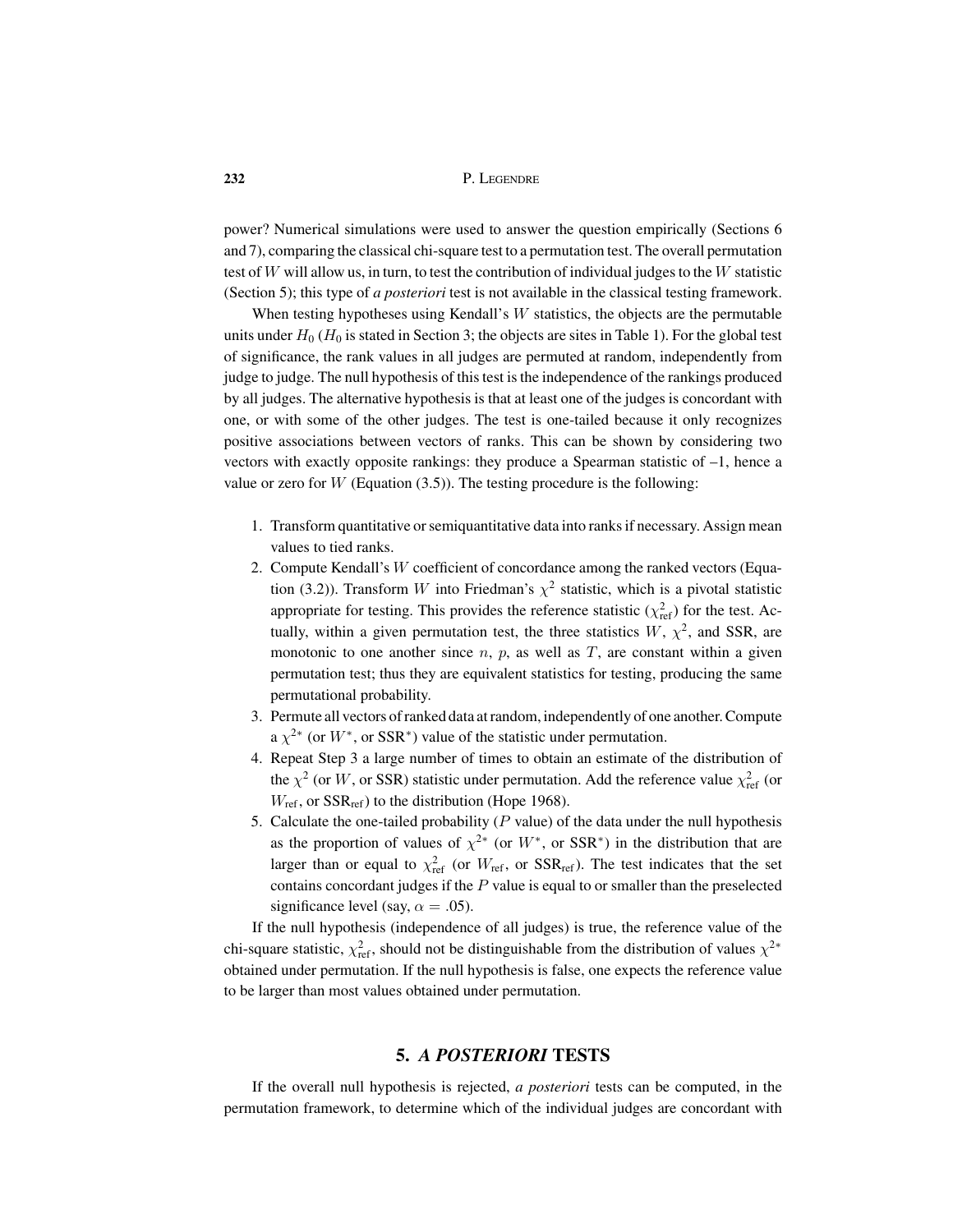Table 2. Results of (a) the overall and (b) the *a posteriori* tests of concordance among the mite species. *P* = permutational probability, based upon 9,999 random permutations. (c) Complementary Spearman correlation coefficients (*r*) with results of one-tailed tests of significance, and partial concordance statistics  $\bar{r}_j$  and  $W_j$  for each species *j* described in Section 5. \* Reject  $H_0$  at  $\alpha =$ .05.

|                                                      |        |                                                            | (a) Overall test of the W statistic. $H_0$ : The four<br>species are not concordant with one another |                                                                            |                   |           |              |
|------------------------------------------------------|--------|------------------------------------------------------------|------------------------------------------------------------------------------------------------------|----------------------------------------------------------------------------|-------------------|-----------|--------------|
| Kendall's $W =$<br>Friedman's chi-square $=$         |        |                                                            | .44160<br>15.89771                                                                                   |                                                                            | $P = .0448*$      |           | Reject $H_0$ |
| (b) A posteriori tests                               |        |                                                            |                                                                                                      | $H_0$ : This species is not concordant with the other three                |                   |           |              |
| Species 13<br>Species 14<br>Species 15<br>Species 23 |        | $P = .0766$<br>$P = .0240*$<br>$P = .0051*$<br>$P = .7070$ |                                                                                                      | Do not reject $H_0$<br>Reject $H_0$<br>Reject $H_0$<br>Do not reject $H_0$ |                   |           |              |
| (c) Spearman correlation table<br>Species 13         |        | Species 14                                                 | $H_0: r = 0$ ; $H_1: r > 0$ (one-tailed test)<br><i>Species 15</i>                                   | Species 23                                                                 | $r_i$             | $W_i$     |              |
| Species 13                                           | r<br>P | 1.0000                                                     | .5593<br>.0464                                                                                       | .8389<br>.0012                                                             | $-.4185$<br>.8856 | .32657    | .49493       |
| Species 14                                           | r<br>P | .5593<br>.0464                                             | 1.0000                                                                                               | .6242<br>.0269                                                             | .0061<br>.4933    | .39655    | .54741       |
| Species 15                                           | r<br>P | .8389<br>.0012                                             | .6242<br>.0269                                                                                       | 1.0000                                                                     | $-.0920$<br>.5998 | .45704    | .59278       |
| Species 23                                           | r<br>P | $-.4185$<br>.8856                                          | .0061<br>.4933                                                                                       | $-.0920$<br>.5998                                                          | 1.0000            | $-.16813$ | .12391       |

one or several of the other judges. There is interest in several fields for identifying discordant variables or judges. This includes all fields that use panels of judges to assess the overall quality of the objects under study (sports, law, consumer protection, etc.). In other types of studies, scientists are interested to identify variables that agree in their estimation of a common property of the objects. This is the case in environmental studies where ecologists are interested in identifying groups of concordant species that are indicators of some property of the environment and can be combined into indices of its quality, in particular in cases of pollution or contamination; see the example in Section 10.

The contribution of individual judges to the  $W$  statistic can easily be assessed by a modified form of permutation test. The null hypothesis is the monotonic independence of the judge subjected to the test, with respect to all the other judges in the study. The alternative hypothesis is that this judge is concordant with other judges in the set under study, having similar rankings of values (one-tailed test). The statistic  $W$  can be used directly in *a posteriori* tests (see also next paragraph). Step 3 of the testing procedure, described in the previous section, is modified: only the judge under test is permuted. If the judge under test has values that are monotonically independent of the other judges, permuting its values at random should have little influence on the overall  $W^*$  statistic. If, on the contrary, it is concordant with one or several other judges, permuting its values at random should break the concordance and have a noticeable influence on  $W^*$ . The importance of the concordance between this judge and all the others is assessed in Steps 4 and 5 of the testing procedure.

Two specific partial concordance statistics could be used in *a posteriori* tests. The first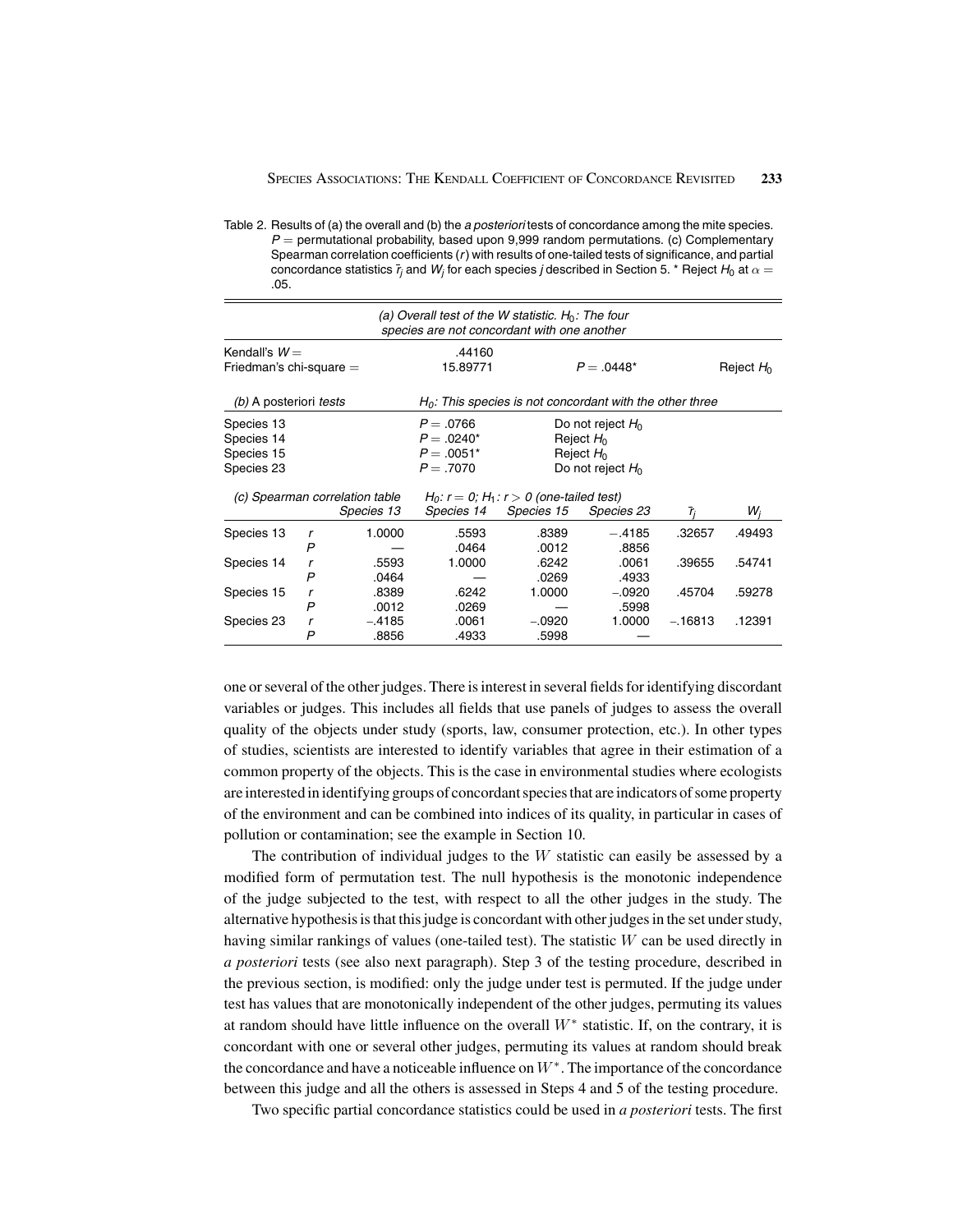Table 3. Results of the tests of concordance involving mite group 1. The 24 species were ordered by the values of the partial concordance statistics,  $\bar{r}_j$  and  $W_j$ , to facilitate interpretation. *P*  $=$  permutational probability based upon 9,999 random permutations.  $P_H =$  probability after Holm adjustment, computed using the 35 P values from Tables 3 and 4. \* Reject  $H_0$  at  $\alpha =$ .05.

| (a) Overall test of the W statistic. $H_0$ : The 24 |              |              |  |  |
|-----------------------------------------------------|--------------|--------------|--|--|
| species are not concordant with one another         |              |              |  |  |
| Kendall's $W = .30979$                              | $P = .0001*$ | Reject $H_0$ |  |  |

| (b) A posteriori tests                                         |  |
|----------------------------------------------------------------|--|
| $H_0$ : This species is not concordant with most of the others |  |

|            | $\bar{r}_i$ | $W_i$  | $\mathsf{P}$ | $P_H$    |
|------------|-------------|--------|--------------|----------|
| Species 2  | .42581      | .44974 | .0001        | $.0035*$ |
| Species 27 | .42176      | .44585 | .0001        | $.0035*$ |
| Species 17 | .42122      | .44533 | .0001        | $.0035*$ |
| Species 20 | .41807      | .44232 | .0001        | $.0035*$ |
| Species 13 | .41773      | .44200 | .0001        | $.0035*$ |
| Species 11 | .41385      | .43827 | .0001        | .0035*   |
| Species 21 | .36234      | .38891 | .0001        | $.0035*$ |
| Species 4  | .35906      | .38576 | .0001        | $.0035*$ |
| Species 14 | .33012      | .35803 | .0001        | $.0035*$ |
| Species 26 | .30162      | .33072 | .0001        | $.0035*$ |
| Species 7  | .28333      | .31319 | .0001        | $.0035*$ |
| Species 28 | .25770      | .28863 | .0001        | $.0035*$ |
| Species 19 | .25748      | .28842 | .0002        | $.0035*$ |
| Species 5  | .25055      | .28178 | .0002        | $.0035*$ |
| Species 10 | .24447      | .27595 | .0001        | $.0035*$ |
| Species 30 | .23014      | .26222 | .0001        | $.0035*$ |
| Species 24 | .21882      | .25137 | .0012        | $.0156*$ |
| Species 15 | .21854      | .25110 | .0002        | $.0035*$ |
| Species 1  | .18512      | .21907 | .0025        | $.0300*$ |
| Species 6  | .18022      | .21437 | .0045        | .0360*   |
| Species 12 | .12638      | .16278 | .0325        | .1938    |
| Species 22 | .12502      | .16148 | .0701        | .1938    |
| Species 29 | .11080      | .14785 | .0435        | .1938    |
| Species 8  | .09248      | .13029 | .0851        | .1938    |

one is the mean,  $\overline{r}_j$ , of the pairwise Spearman correlations between judge j under test and all the other judges. The second statistic,  $W_j$ , is obtained by applying Equation (3.5) to  $\overline{r}_j$ instead of  $\bar{r}$ , with p the total number of judges. These two statistics are shown in Tables 2–4 for the example data.  $\overline{r}_j$  and  $W_j$  are clearly monotonic to each other since p is constant in a given permutation test. Within a given *a posteriori* test,  $W$  is also monotonic to  $W_i$ because, in the procedure described in the previous paragraph, only the values related to judge j are permuted when testing judge j. These three statistics are thus equivalent for  $a$ *posteriori* permutation tests, producing the same permutational probabilities. Like  $\overline{r}_j$ ,  $W_j$ can take negative values; this was not the case of W.

There are advantages in performing a single *a posteriori* test for judge j, instead of  $(p-1)$  tests of the Spearman correlation coefficients between judge j and all the other judges: the tests of the  $(p-1)$  correlation coefficients would have to be corrected for multiple testing, and they could provide discordant information; a single test of the contribution of judge  $j$ to the W statistic has greater power and provides a single, clearer answer.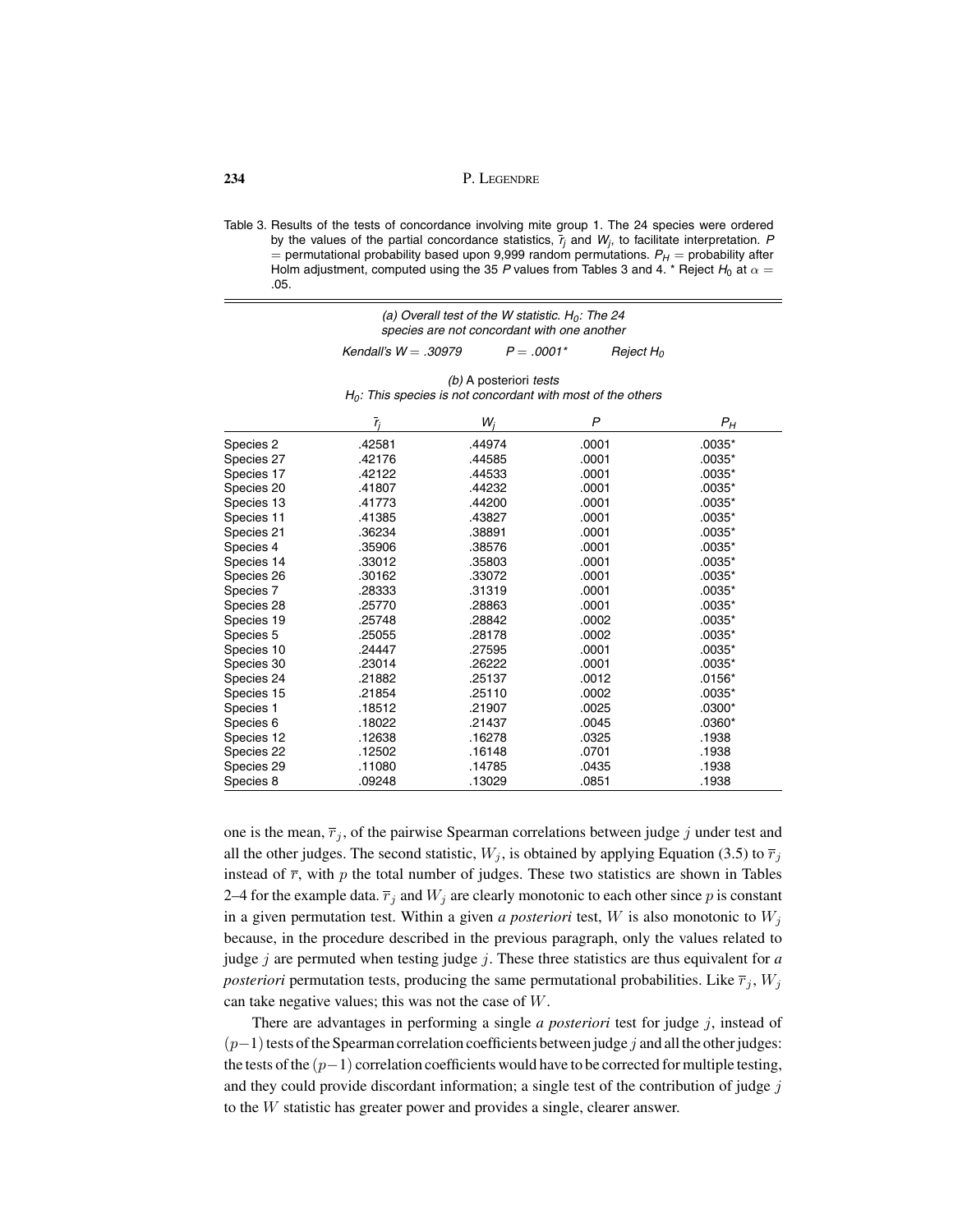Table 4. Results of the tests of concordance involving mite group 2. The 11 species were ordered by the values of the partial concordance statistics,  $\bar{r}_j$  and  $W_j$ , to facilitate interpretation. *P*  $=$  permutational probability based upon 9,999 random permutations.  $P_H =$  probability after Holm adjustment, computed using the 35 P values from Tables 3 and 4. \* Reject  $H_0$  at  $\alpha =$ .05.

| (a) Overall test of the W statistic. $H_0$ : The 11 species are |  |
|-----------------------------------------------------------------|--|
| not concordant with one another                                 |  |

#### *Kendall's W* = *.29119 P* = *.0001 Reject H0*

| (b) A posteriori tests                                         |  |
|----------------------------------------------------------------|--|
| $H_0$ : This species is not concordant with most of the others |  |

|            |        | W,     | P     | $P_H$    |
|------------|--------|--------|-------|----------|
| Species 31 | .34466 | .40423 | .0001 | .0035*   |
| Species 25 | .33423 | .39476 | .0001 | $.0035*$ |
| Species 33 | .31889 | .38081 | .0001 | $.0035*$ |
| Species 9  | .27121 | .33746 | .0001 | .0035*   |
| Species 35 | .24989 | .31808 | .0001 | $.0035*$ |
| Species 16 | .19064 | .26422 | .0031 | $.0310*$ |
| Species 32 | .18331 | .25755 | .0025 | .0300*   |
| Species 34 | .17642 | .25129 | .0033 | $.0310*$ |
| Species 18 | .13756 | .21596 | .0253 | .1771    |
| Species 23 | .13424 | .21295 | .0323 | .1938    |
| Species 3  | .12226 | .20205 | .0390 | .1938    |

In order to preserve a correct or approximately correct experimentwise error rate, the probabilities of the *a posteriori* tests should be adjusted for multiple testing. Wright (1992) recommended the Holm (1979) procedure for sets of nonindependent tests such as we have here. This procedure is less conservative than an ordinary Bonferroni adjustment.

*A posteriori* tests are useful to identify the judges that are not concordant with the others, as will be seen in the examples, but they do not tell us if there are one or several groups of congruent judges among those for which the null hypothesis of independence is rejected. This information can be obtained by computing Spearman correlations among the judges and clustering the judges into groups of variables that are significantly and positively correlated. Because the alternative hypothesis of Kendall's test of concordance is one-tailed, one-tailed tests should also be used for the Spearman statistics.

## **6. SIMULATION METHOD**

Simulations have been performed to compare the classical  $\chi^2$  test and the permutation test of concordance in terms of Type I error and power. Type I error concerns rejecting the null hypothesis of the test when the data conform to this hypothesis. To be valid, a test of significance should have a rate of rejection of the null hypothesis no larger than the nominal ( $\alpha$ ) significance level of the test (Edgington 1995, p. 37) when the null hypothesis ( $H_0$ ) is true. On the other hand, a test of significance should be able to reject the null hypothesis when  $H_0$  is false; the frequency of rejection of  $H_0$  in these circumstances is referred to as the power of the test.

The simulations involved two types of judges: a number  $p_{IJ}$  of independently generated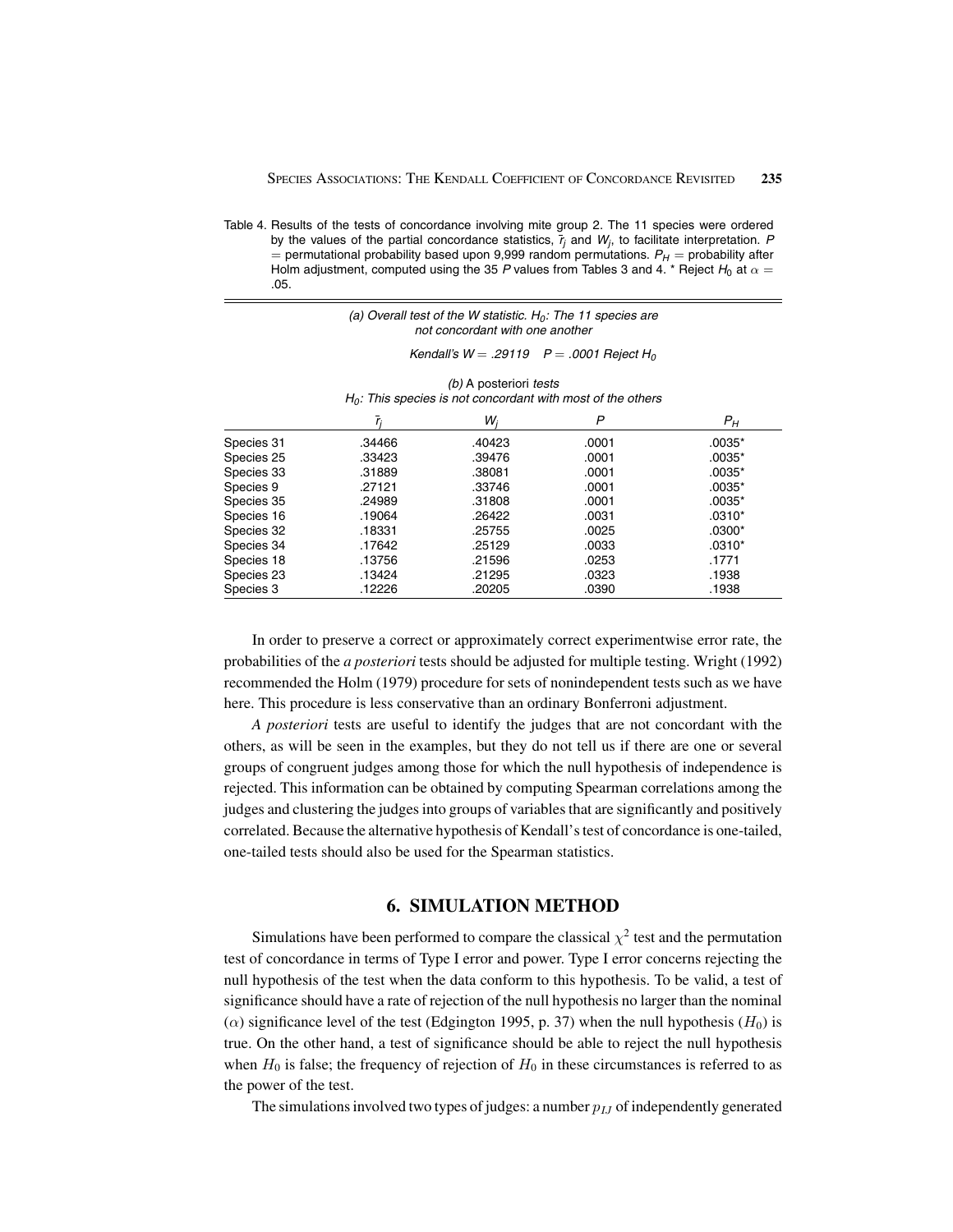judges (IJ), and a number  $p_{PI}$  of partly similar judges (PJ). Independently generated judges were created by generating vectors of random standard normal deviates  $N(0, 1)$ . A group of partly similar judges was created by first generating a vector of random standard normal deviates  $N(0, 1)$ ; for each judge of the group, random normal deviates with a preselected standard deviation were added to the values of this common vector to make the judges partly different. The standard deviation values used in the simulations were  $\sigma = \{.5, 1.0, 2.0\}$ . The values for each judge were transformed into ranks.

In the simulations to estimate Type I error, only independent judges  $(IJ)$  were generated. The simulations to estimate power, in which the alternative hypothesis of the test must be true (at least some of the judges must be concordant), involved various combinations of IJ andPJ judges. There were  $n = \{5, 10, 20, 50, 100\}$  objects and  $p_{1J} = \{2, 3, 4, 5, 10, 20, 25, 30\}$ judges in the simulations for Type I error. There were  $n = 20$  objects and  $p = \{5, 10\}$ judges in the simulations for power, which involved all combinations of the two types of judges  $(p_{IJ} + p_{PJ} = p)$ .

For each result, 10,000 replicate simulations were run; 999 random permutations were used for the permutation tests in each simulation. The rate of rejection of the null hypothesis was calculated, together with its 95% confidence interval. A simulation result consists of: the rate of rejection of the null hypothesis by the classical  $\chi^2$  test at the  $\alpha = .05$  significance level together with its 95% confidence interval, and the same information for the permutation test as well as for the *a posteriori* tests of significance.

Additional simulations were carried out to determine if the method was able to identify several groups of correlated judges (e.g., species). A correlation matrix, containing positive correlations among the group members and null or negative correlations between groups, was read into the simulation program and subjected to Cholesky factorization,  $\mathbf{R} = \mathbf{L}'\mathbf{L}$ , where **L** is an upper triangular matrix. Vectors containing random standard normal deviates were generated and written to a work matrix **X**. Matrix**W** containing the correlated vectors (judges) was obtained by computing  $W = XL$ . Justification of this procedure was given by Legendre (2000, sec. 5.1).

## **7. SIMULATION RESULTS**

#### **7.1 OVERALL TEST OF** *W*

Figure 1 presents the empirical Type I error rates at  $\alpha = .05$  for the classical  $\chi^2$  test and the permutation test of W. The classical  $\chi^2$  test is overly conservative, although it remains valid, having rejection rates well below the significance level ( $\alpha = .05$  in these results). For 20 judges and more, the 95% confidence intervals of the rejection rates of the classical  $\chi^2$ test almost always included the significance value,  $\alpha = 0.05$ . The permutation test always had a correct rate of Type I error. Siegel and Castellan (1988, pp. 270, 365) recommended the use of a permutation-based table of critical values for W only when  $n \le 7$  and  $p \le 20$ . For  $n > 7$ , they recommend using the  $\chi^2$  approximation. The simulation results presented here show that the classical  $\chi^2$  test remains too conservative for any sample size  $(n)$ , when the number of judges  $p$  is smaller than 20.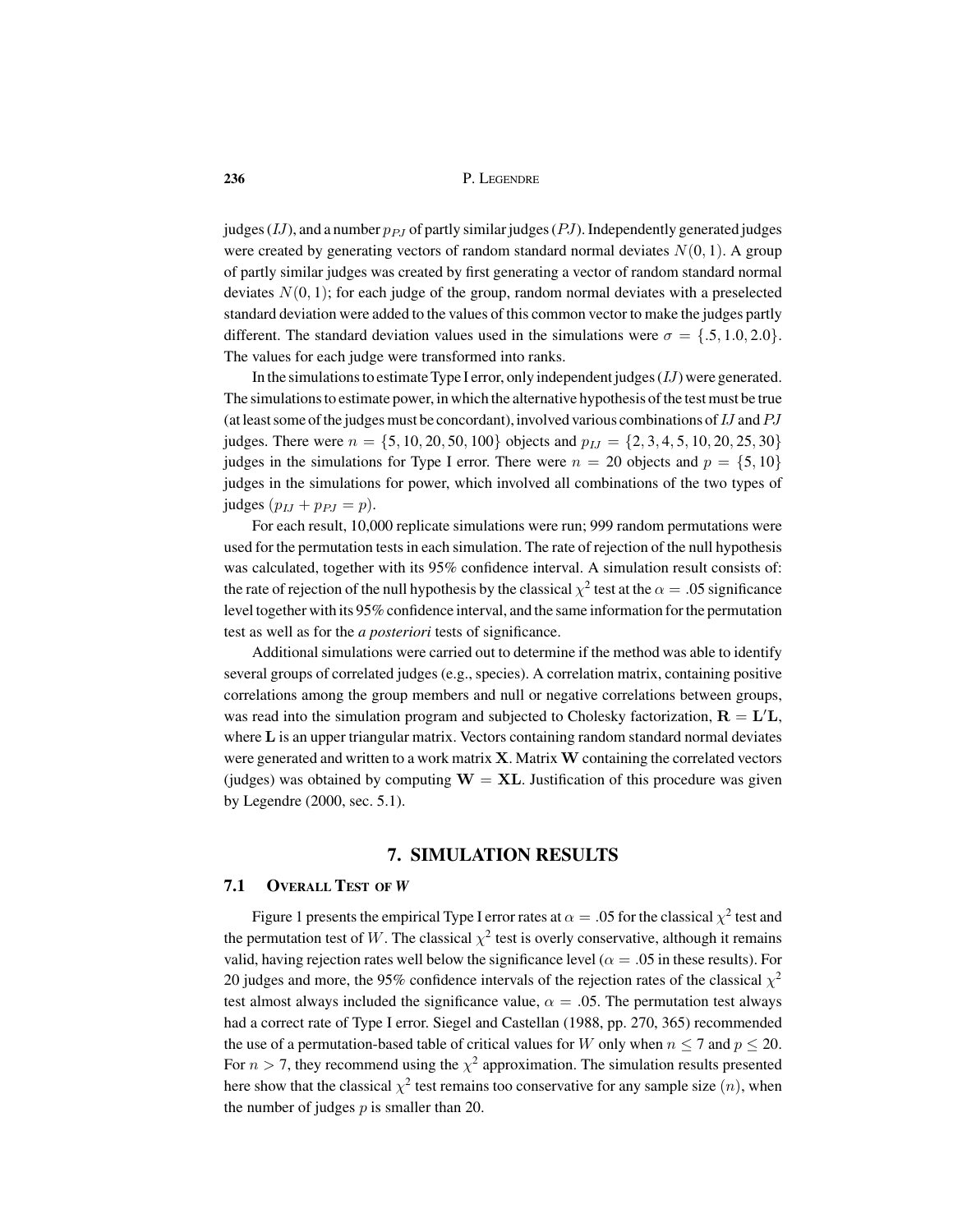

*Figure 1. Type I error rate of (a) the classical*  $\chi^2$  *test and (b) the permutation test of W for different numbers of objects (sample size n) and independent judges (* $p_{IJ}$ *, symbols). The*  $\alpha = .05$  *significance level is materialized by a horizontal line. Each point (rejection rate) is the result of 10,000 simulations.*

Simulation results also show that the power of the permutation test is higher than that of the classical  $\chi^2$  test (Figure 2). The differences in power are due to the differences in rates of Type I error between the two forms of test (Figure 1). The differences in power disappear asymptotically as the number of judges increases.

### **7.2** *A POSTERIORI* **COMPARISONS**

Simulations were also done to assess the *a posteriori* comparisons obtained by permuting a single judge at a time. The *a posteriori* tests on individual independent judges



*Figure 2. Power study: rejection rate of the classical*  $\chi^2$  *test (empty symbols) and the permutation test (filled symbols) of W, at*  $\alpha = .05$ , for various numbers of partly similar judges (PJ).  $\sigma$ (PJ) is the standard deviation of *the random components of the partly similar judges. (a) 5 judges, (b) 10 judges in total; n* = *20. For the leftmost point of each curve (* $p_{PJ} = 1$ *), the null hypothesis of independence of the judges was true.*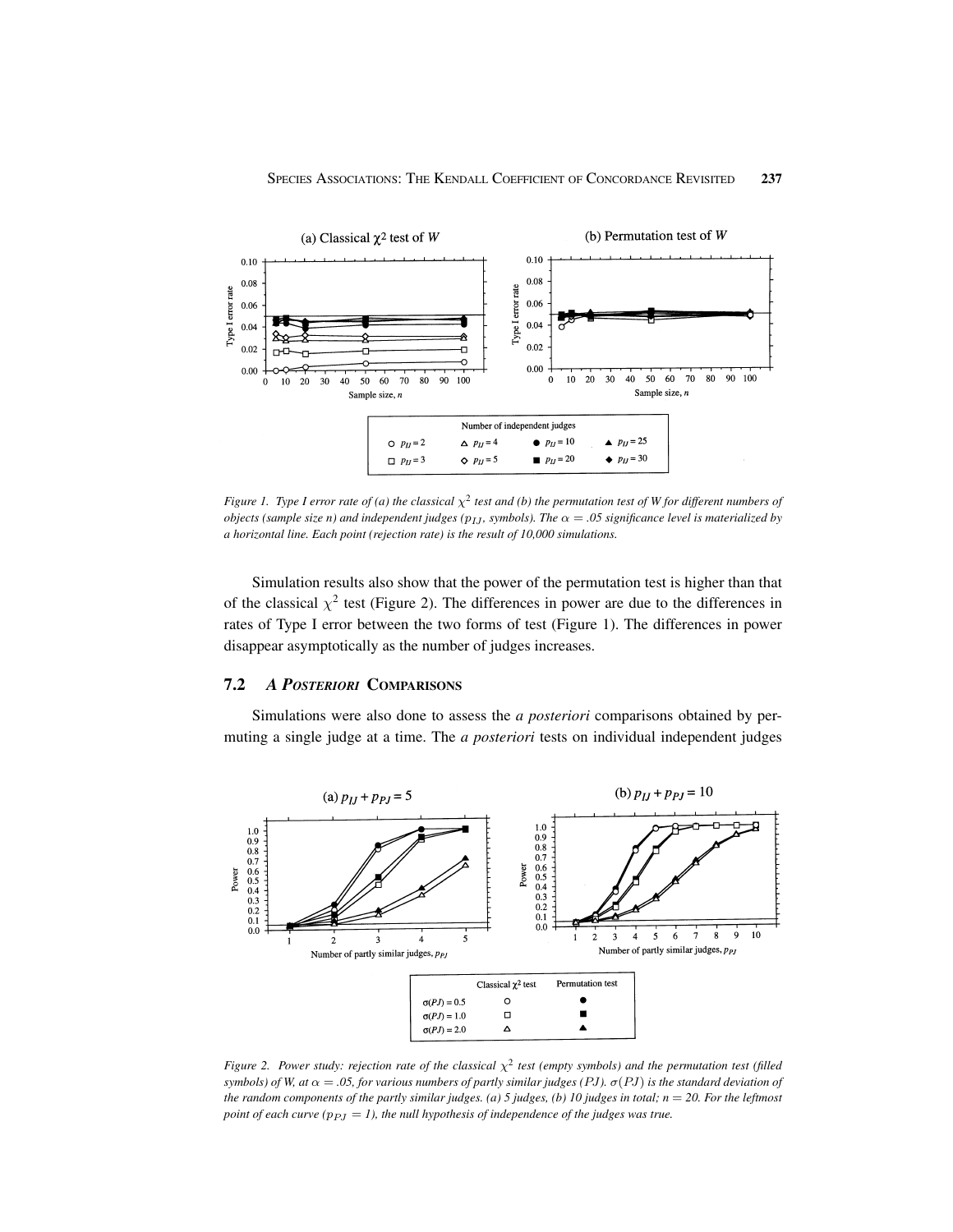

*Figure 3. (a) Type I error rate of a posteriori tests for*  $n = 20$  *objects and*  $p_{IJ} = 2-5$  *independent judges. The* α = *.05 significance level is materialized by a horizontal line. The* a posteriori *test of judge k can only be done when the number of judges is larger than or equal to k. (b) Power of a posteriori <i>tests for simulations with*  $n =$ *20 objects and p* = *5 judges. The standard deviation of the normal error of the partly similar judges (*PJ*) in the results shown was the intermediate value,*  $\sigma(PJ) = I$ . When  $p_{PI} = 2$ , for example, it is the first two judges that *were generated to be similar; likewise for*  $p_{PI} = 3$ , 4, or 5. All judges are independent when  $p_{PI} = 1$ . Open *circles represent the rejection rates of the null hypothesis in tests involving judge 1 only; similarly for the other symbols (judges). Some symbols have been moved sideways to improve the clarity of the graph.*

had, individually, correct rates of Type I error for all combinations of number of objects  $(n = 5, 10, 20, 50,$  and 100) and number of independent judges  $(p_{LI})$  in the study (Figure 3(a) shows results for  $n = 20$  objects and 2 to 5 independent judges).

When  $H_0$  was false by construct for the judge under test, the *a posteriori* test had a rejection rate higher than the significance level (Figure 3(b)), but when one of the independent judges was permuted, the rejection rate was at or near the  $\alpha$  significance level, as it should. Power of the *a posteriori* tests also increased with  $n$  when  $H_0$  was false (not shown). So, when the null hypothesis of the overall test is rejected and there is a single group of partly similar judges in the dataset, it should be possible to identify the concordant judges. This property will be illustrated in the real-case applications of Sections 9 and 10.

#### **7.3 ADDITIONAL SIMULATIONS: TWO OR THREE GROUPS OF JUDGES**

Simulations were also produced for 2 and 3 groups of correlated judges. For 2 groups of 10 correlated judges (within-group correlations  $= \{.25, .50, .75\}$ , between-group correlations = 0, for  $n = 50$  and a total of 25 judges), the tests had very high power (rejection rate of  $H_0 = 1.0$  for the global test and near 1.0 for the *a posteriori* tests). The *a posteriori* tests did not allow, however, distinguishing the members of the two groups. When negative correlations of –.3 were introduced between members of different groups of judges, the power of the overall test remained high (rejection of  $H_0$  at or near 1.0) as long as the positive within-group correlations were higher than the negative among-group correlations. The power of the *a posteriori* tests decreased faster than that of the global test. Type 1 error of the *a posteriori* tests remained correct for the independent judges (IJ).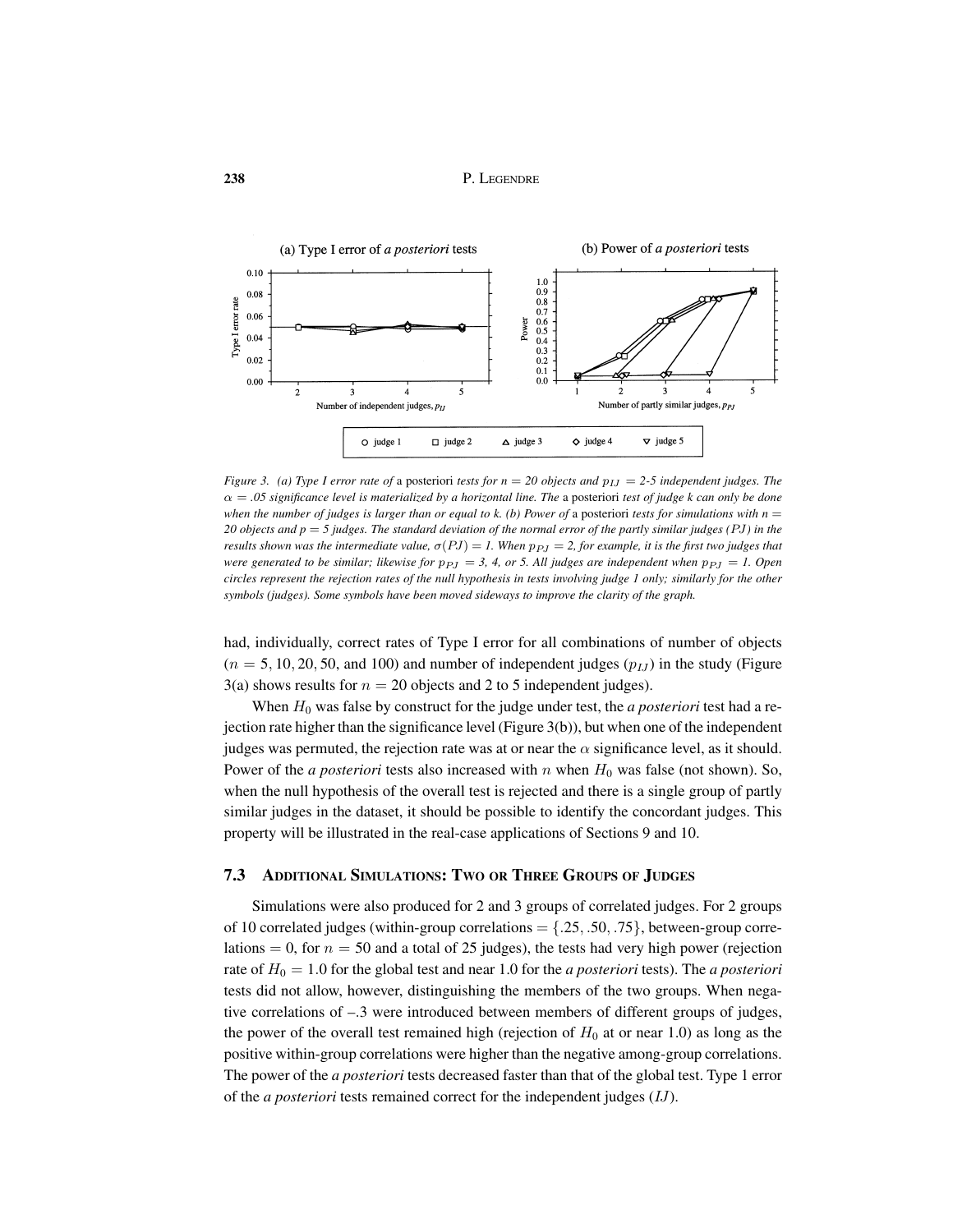For three groups (10, 5, and 5 correlated judges, among 25 judges,  $n = 50$ ) and correlations of 0 among the groups, power of the global test was very high (rejection rate of  $H_0 = 1.0$ ). Power of the *a posteriori* tests was higher for the members of the largest group of 10 judges. With correlations of .5 within the groups and –.3 among the groups, the *a posteriori* tests were not able to detect the members of the two smallest groups of correlated judges, although they did identify correctly the members of the 10-judge group.

For three very small groups of correlated judges (3, 3, and 2 correlated judges, among 10 judges,  $n = 50$ ) and correlations of 0 among the groups, power of the global test was slightly lower (rejection rate of  $H_0 = .97$ ) than with larger groups of correlated judges. Power of the *a posteriori* tests was higher (rejection rate of  $H_0$  about .80) for members of the two largest groups of three judges than for the group of two judges (rejection rate of  $H_0$ ) about .32). When negative correlations of –.3 were imposed among the groups, even the global test failed to reject  $H_0$ .

# **8. PROCEDURE FOR THE IDENTIFICATION OF ASSOCIATED SPECIES**

The simulation results reported in Section 7 indicate that an appropriate procedure for the identification of associated species requires a division of the dataset into groups of potentially concordant species, on the basis of their correlations. Starting with an appropriately transformed species abundance data table, the strategy is the following:

- 1. First, conduct an overall test of concordance using all species.
- 2. If that test is significant, look for groups of correlated species. This can be done in several ways. (a) A principal component analysis based upon standardized species vectors, with eigenvectors normalized to the square root of the respective eigenvalues, will produce a plot of the species with angles representing the correlations among species. Groups of species may be identifiable on that plot. (b) Use the full table of eigenvectors in a clustering or  $K$ -means partitioning of the species. (c) Standardize the species data and apply  $K$ -means partitioning to find groups of species. (d) Or, compute a Pearson or Spearman correlation matrix among the species and use agglomerative clustering to find groups of correlated species. Methods (b)–(d), which involve clustering, can help delineate several groups of species, whereas the PCA used in (a) is only adequate when two groups are present. These strategies will all be used in Section 10.
- 3. Submit each group of species to a separate analysis of concordance. The *a posteriori* tests will identify the species that are significantly associated.

## **9. ORIBATID MITES: ANALYSIS OF A SUBSET**

A small subset of the oribatid mite data will be used to illustrate the calculations. Ten sites were selected along the long axis of the sampling area (rectangular area shown in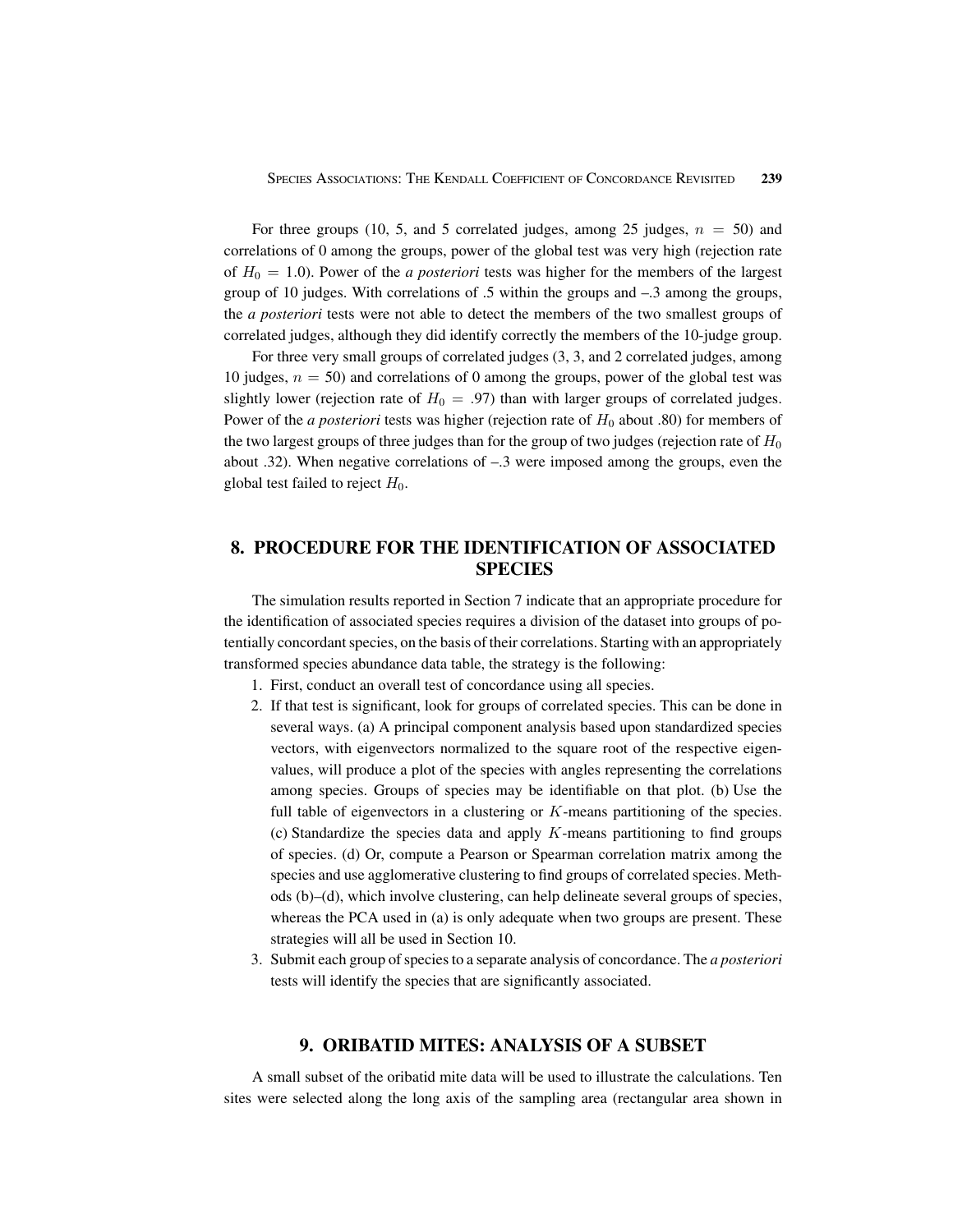Figure 5, p. 242), one in every one-meter section. The site coordinates are given in a file included in the mite data package at http://www.bio.umontreal.ca/legendre/. Four species were selected: three from the largest group of associated species identified in section 10 (species #13, 14, and 15) plus one of the nonassociated species (#23). Table 1 presents the Hellinger-transformed species abundances as well as the sites ranked according to each species. The sum-of-squares statistic  $(S \text{ or } S')$  was computed from the sums of ranks (column 10 of the Table) using Equation (3.1); that value was used in Equation (3.2) to compute Kendall's coefficient of concordance W.

A test of concordance for only 10 objects (sites) has little power. Nevertheless, the overall test involving the four mite species is significant at the  $\alpha = 0.05$  level (Table 2(a)), and so are the *a posteriori* tests for species 14 and 15 (Table 2(b)). Species 13 does not reach the .05 significance level here, although it will be significant in the analysis of the full dataset (Section 10). Table 2(c) shows how the  $\overline{r}_j$  statistic is computed as the mean of the Spearman correlations of species j with all the other species.  $W_j$  is obtained by applying Equation (3.5) to  $\overline{r}_j$  instead of  $\overline{r}$ .

## **10. ORIBATID MITES: RESULTS**

Concordance analysis involving all 35 mite species (data described in Section 2) indicated that one or some of the species were concordant with one or some of the other species (Kendall's  $W = .06886$ ,  $P = .0001$  after 9,999 permutations). This is not a very interesting conclusion, however, if one wants to use the species as indicators of the major environmental and spatial trend. Siegel (1956) suggested that the variables that produce a highly significant coefficient of concordance could be pooled into an overall index. Applying this suggestion, the 35 species abundances were summed. This new variable bore little relationship to the environmental variables: a multiple regression against the three environmental variables mentioned above, plus water content of the substratum, and a set of dummy variables representing seven types of substrate, led to a parsimonious model with  $R^2 = .128$  (adjusted  $R^2 = .088$ ) which included only three dummy variables representing three of the seven classes of substratum. A third-degree polynomial trend surface model of this index was not strongly related to the Y geographic direction of the map: an  $R^2 = .092$ was obtained.

Let us explore whether groups of concordant species can produce better environmental and spatial models. The four procedures described in Section 8 were used to identify groups of positively correlated species:

(a) A principal component analysis (PCA) was computed after standardizing the Hellinger-transformed species vectors to means of 0 and variances of 1. The eigenvectors were normalized to the square roots of their respective eigenvalues, so that angles between the species vectors in the PCA plot are projections of their correlations. Two groups of species are easily identified in Figure 4: 24 species on the left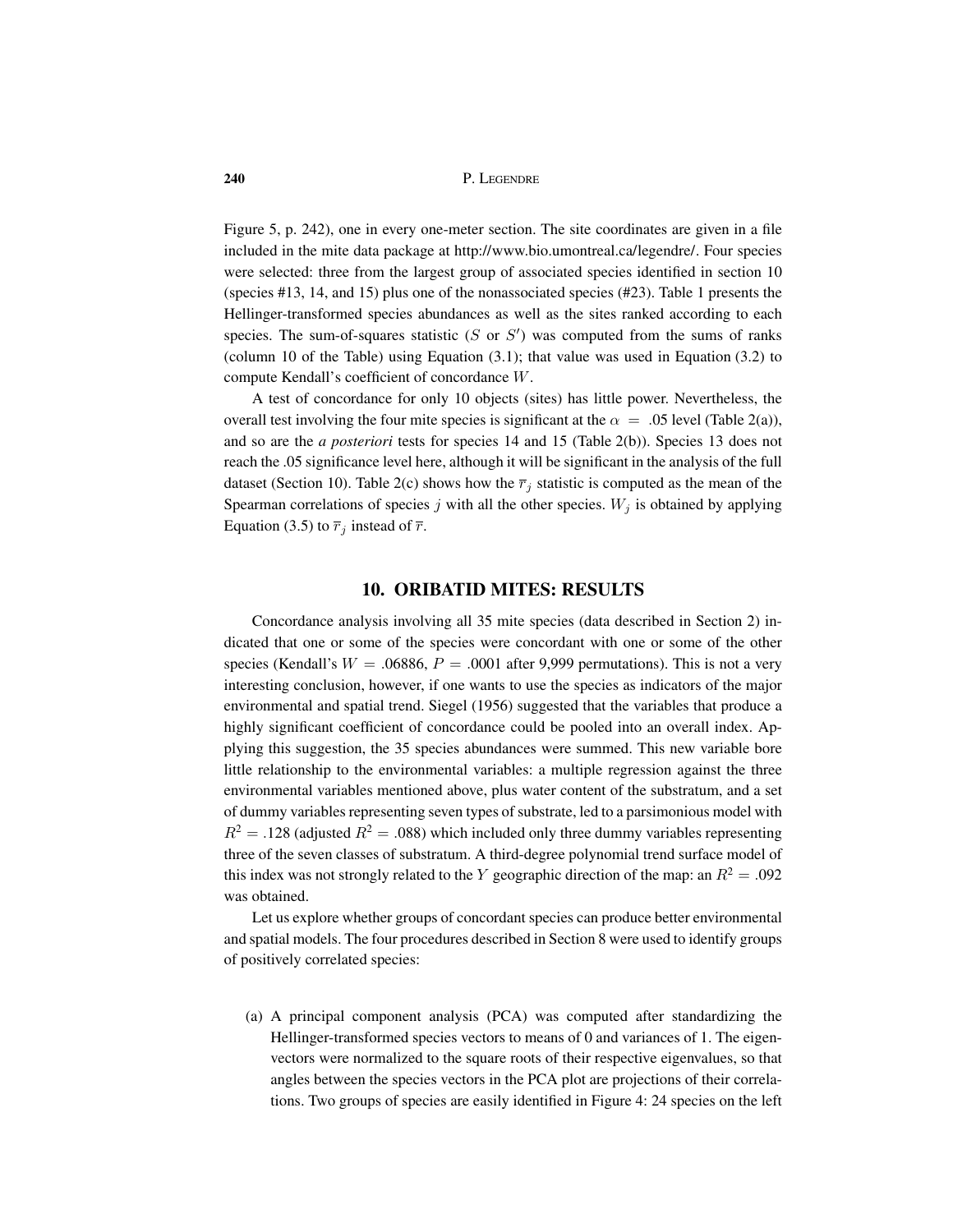

*Figure 4. Principal component plot: the mite species vectors projected in the space of PCA axes 1 and 2. Total variance accounted for: 38% (axis 1: 28.8%, axis 2: 9.2%).*

(group 1) and 11 species on the right (group 2).

- (b) The full table of eigenvectors from the PCA was used in a  $K$ -means partitioning procedure, which produced partitions into two to ten groups. The Calinski and Harabasz (1974) criterion (C-H) was computed in order to decide which partition was the best. C-H is simply the F-statistic of multivariate analysis of variance and canonical analysis; it is the ratio of the mean square for the given partition divided by the mean square for the residuals. The partition for which C-H is maximum is the best one in the least-squares sense. A simulation study conducted by Milligan and Cooper (1985) showed that, among 30 such criteria, C-H was the best one to recover the correct number of clusters in multivariate datasets. For random data not structured into distinct groups, C-H decreases smoothly as the number of groups  $K$ increases, so that C-H is maximum for  $K = 2$  groups (no C-H value can be computed for a single group). With the mite data, C-H was maximum for two groups, the same two groups as shown in Figure 4. Because the value of C-H was much larger for two than for three or more groups, the criterion was interpreted to indicate, in that case, the presence of two recognizable groups of species.
- (c) The Hellinger-transformed species data were standardized to means of 0 and variances of 1. K-means partitioning of the species was applied directly to that table (in paragraph b, the partitioning procedure was applied to the PCA eigenvectors). The C-H criterion identified again the partition in two groups as the best one in the least-squares sense; the two groups were the same as in (a) and (b).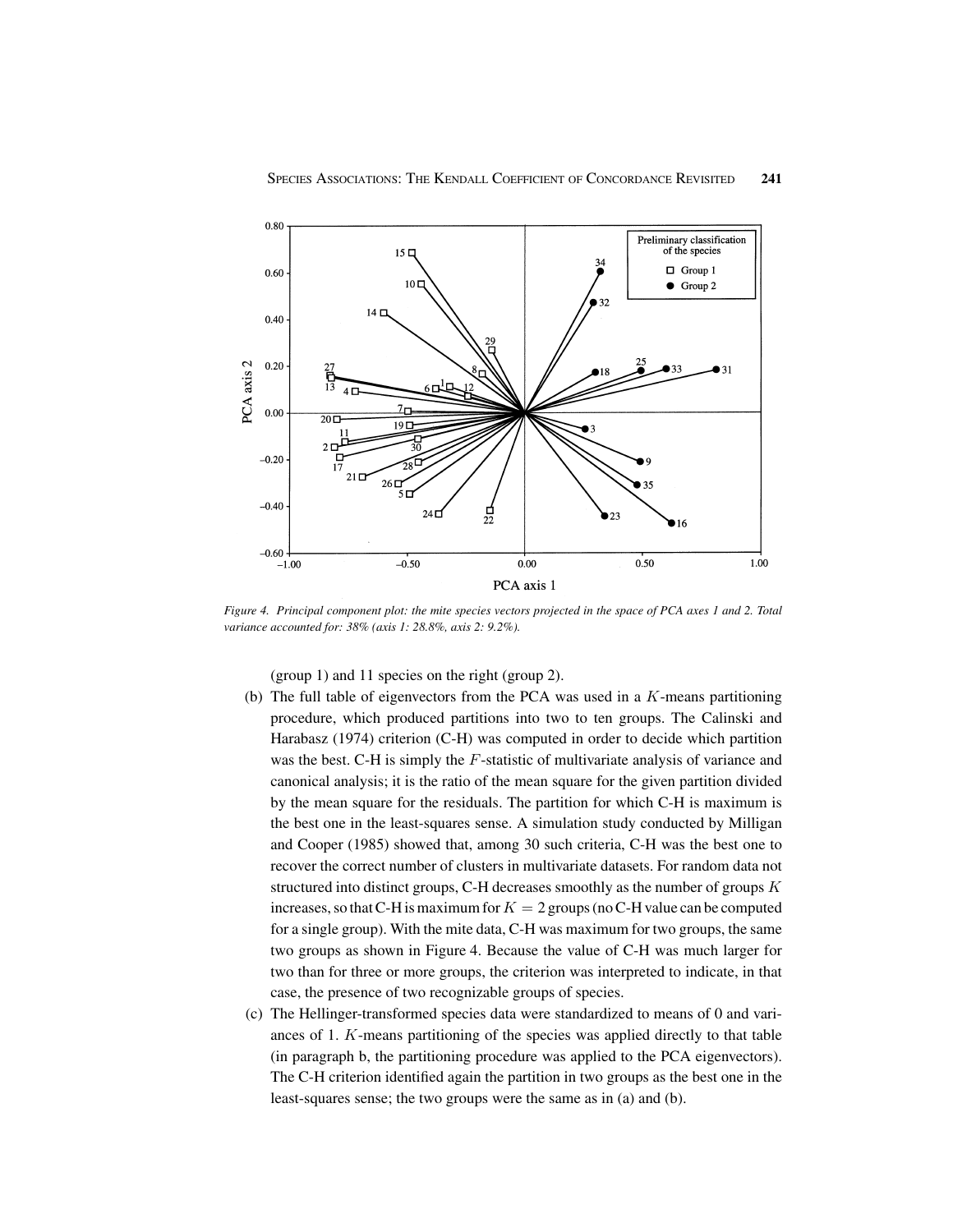**242** P. LEGENDRE



*Figure 5. Bubble plot maps of the square-root-transformed sums (a) of the 20 concordant species belonging to group 1, (b) of the 8 concordant species pertaining to group 2. Bubble size is proportional to the value. The coordinates of the 70 soil cores are in meters. The edge of the forest is at the bottom of the figures, the open water at the top.*

(d) A Spearman correlation matrix was computed among the Hellinger-transformed species vectors. The Spearman correlations were interpreted as similarity indices among the species and used in Ward's agglomerative clustering, which produced the same two groups as the previous methods did.

For the 24 species belonging to group 1, the *a posteriori* tests (Table 3(b)) indicated that 20 species are significantly concordant with most of the other species in that group. For group 2, the *a posteriori* tests (Table 4(b)) showed that 8 of the 11 species are significantly concordant. Seven mite species remain unattached to the two groups of concordant species. The global tests reported in Tables 3(a) and 4(a) were not necessary since the global test of Table 2(a) was significant.

The sum of abundances of the 20 concordant species from group 1 (Figure 5(a)) was used as the dependent variable in multiple regression modeling. This index produced a highly significant environmental model ( $R^2 = .731$ ) featuring substratum microtopography (positive regression coefficient), density (positive coefficient), and water content (negative coefficient), and a positive association with two types of mosses, as well as a highly significant polynomial trend-surface spatial model ( $R^2 = .664$ ). Likewise, the sum of abundances of the 8 concordant species from group 2 (Figure 5(b)) was used as the dependent variable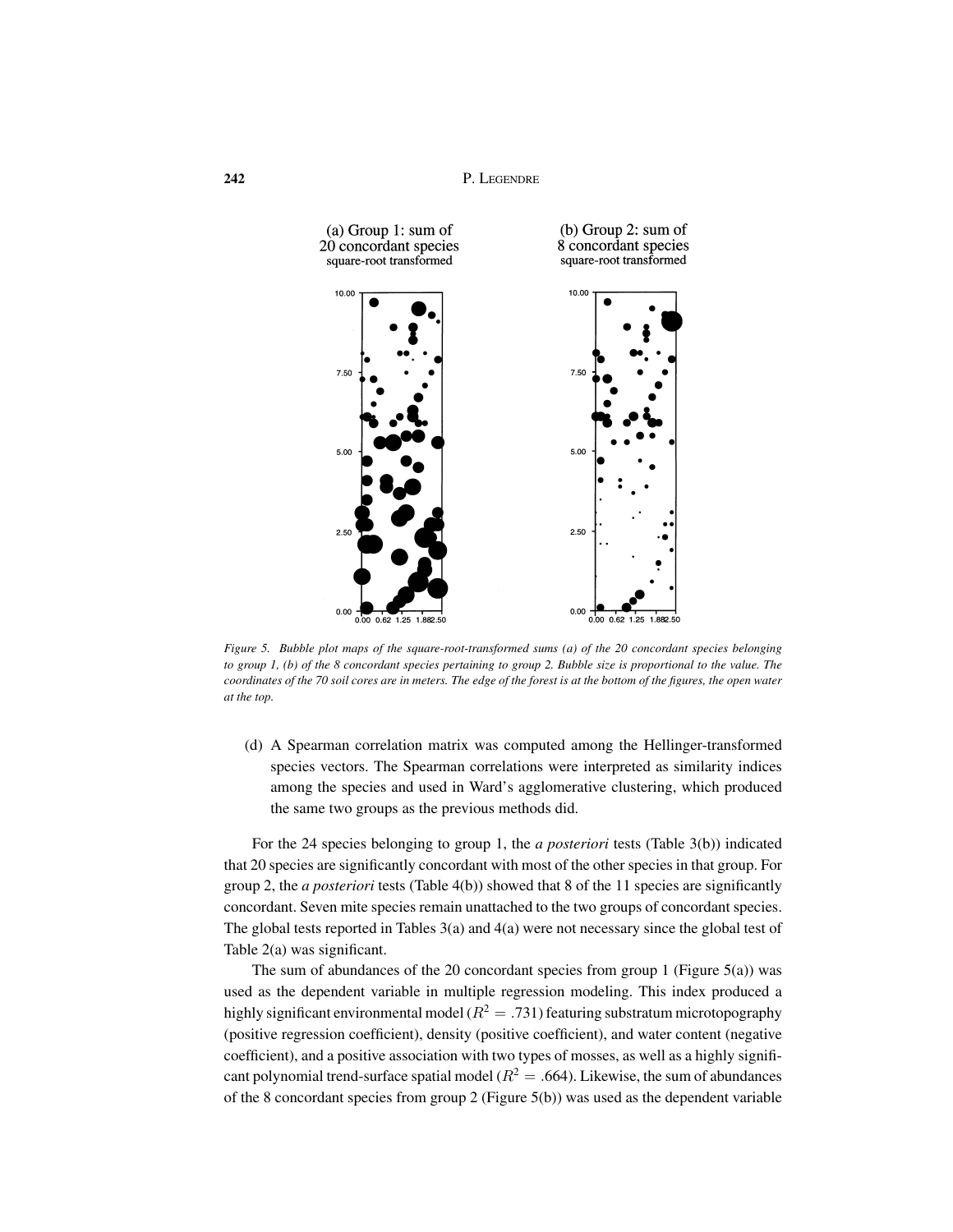in multiple regression. This variable produced a highly significant environmental model  $(R^{2} = .304)$  featuring a positive regression coefficient for water content and a negative coefficient, indicating avoidance, for the dummy variable coding for the bare peat substrate, as well as a highly significant polynomial trend-surface model ( $R^2 = .375$ ) depicting a spatial structure different from that of the species from group 1. Detailed relationships would be revealed by analyzing, by canonical redundancy analysis, each group of concordant species with respect to the environmental variables and drawing biplots of the species and the environmental variables.

# **11. DISCUSSION**

#### **11.1 STATISTICAL ASPECTS**

The Kendall coefficient of concordance can be used to assess the degree to which a group of species, or other types of judges, provide a common ranking of a set of sites or other types of objects. It should only be used to obtain a statement about variables that are all meant to measure a single general property of the objects, the same one for all the judges included in the analysis. It should not be used to analyze sets of variables in which the negative and positive correlations have equal importance for the interpretation.

The partial concordance coefficients and *a posteriori* tests of significance are essential complements of the overall test of concordance. In several fields, there is interest in identifying discordant variables or judges; this is the case in all fields that use panels of judges to assess the overall quality of the objects under study (sports, law, consumer protection, etc.). In other applications, one is interested in using the sum of ranks, or the sum of values, provided by several variables or judges, as an overall indicator of the response of the objects under study. The *a posteriori* tests, combined with the (rank) correlation coefficients and clustering results, allow scientists to determine which variables significantly belong to the same group, before summing their ranks or values into an overall index.

The simulation results summarized in Figure 1 (p. 237) show that, when the null hypothesis is true, permutation testing leads to correct Type I error in tests of significance of the Kendall coefficient of concordance. In the classical  $\chi^2$  test, however, Type I error is too low when the number of judges is smaller than 20, leading to tests that are overly conservative and, thus, have reduced power. Because in most real-life applications of the method the number of judges is small, permutation tests should be routinely used to test Kendall's W statistic.

The overall test of significance using permutations is interpreted as follows. The null hypothesis is that of independence of all judges. If the probability is smaller than or equal to the nominal significance level  $\alpha$ , the null hypothesis should be rejected with a probability of Type I error equal to  $\alpha$ . One concludes that the judges are not all independent of one another. There is at least partial concordance among them.

Siegel (1956, p. 237) as well as Siegel and Castellan (1988, p. 271) wrote: "A high or significant value of  $W$  may be interpreted as meaning that the observers or judges are applying essentially the same standard in ranking the  $N$  objects under study. Often their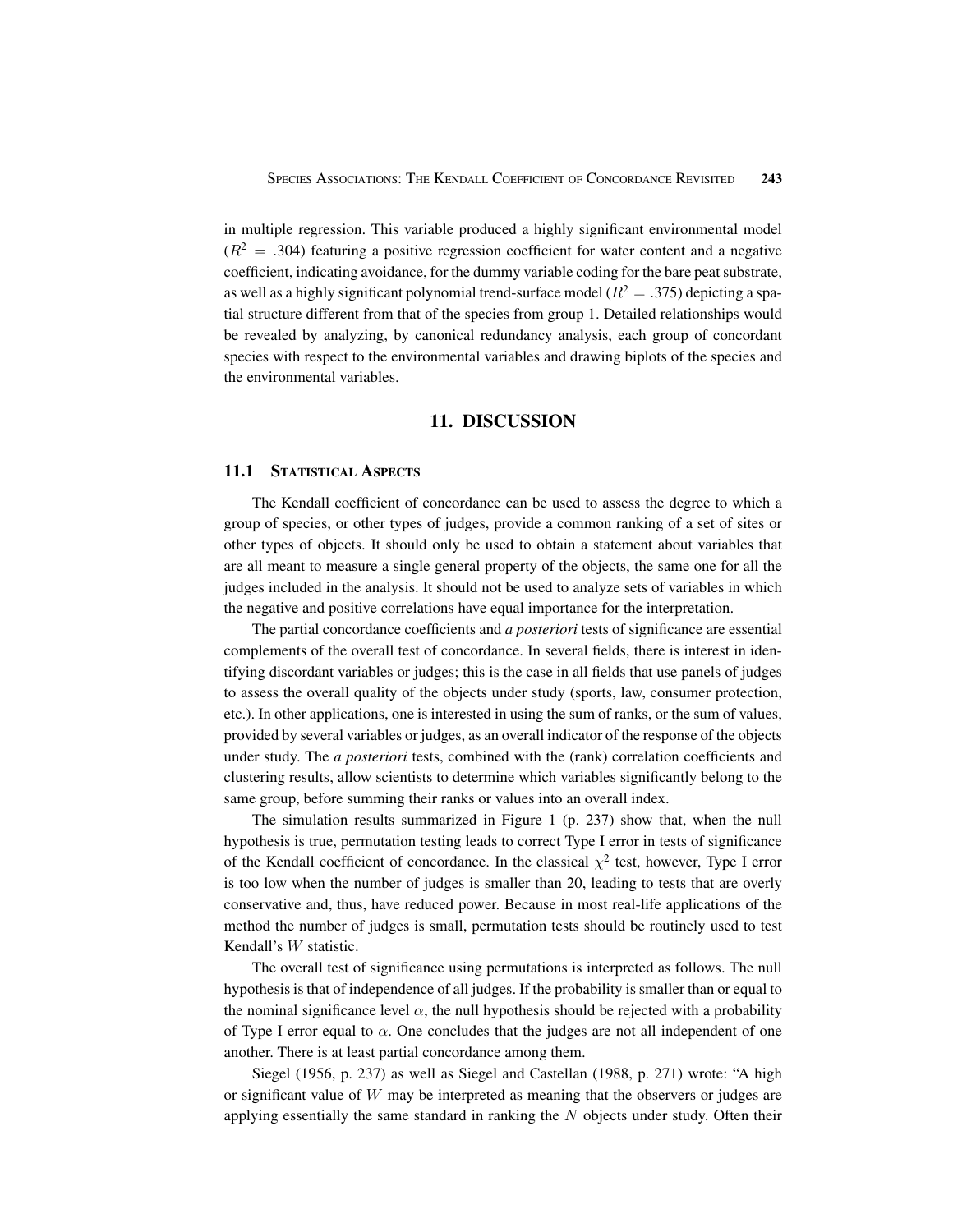pooled ordering may serve as a 'standard,' especially when there is no relevant criterion for ordering the objects." When  $H_0$  is rejected, one cannot conclude that all judges are concordant with one another; only that at least one of the judges is concordant with one, or some of the others. The partial concordance coefficients and *a posteriori* tests help in identifying the groups of judges that ranked the objects in the same way. It is advisable to look, for instance by clustering, for one or several groups of judges that rank the objects broadly in the same way, and then carry out *a posteriori* tests on the putative members of each group, before pooling their values or ranks into an overall index used for ranking the objects.

The *a posteriori* tests are interpreted as follows. The null hypothesis is that of independence of a given judge with respect to all other judges.

- If the probability is smaller than or equal to the nominal significance level  $\alpha$ , the null hypothesis should be rejected for this judge with a probability of Type I error equal to  $\alpha$ . This judge is concordant with other judges in the set under study.
- If the probability is larger than the nominal significance level  $\alpha$ , the null hypothesis cannot be rejected. One concludes that this judge differs from most or all the other judges. The strength of the evidence against the null hypothesis is measured by the probability (Baird 1988): the higher it is, the more different the corresponding judge is with respect to most of the other judges in the analysis.

#### **11.2 ECOLOGICAL ASPECTS**

For the mite data, the *a posteriori* tests allowed the identification of two separate groups of concordant species that can be used as indicators of two sets of environmental determinants. This result is ecologically quite interesting: none of our previous analyses (papers cited in Section 2) had shown, on statistical grounds, a separation of the mites into two groups. The groups correspond to the second view of species associations described by Whittaker's (1962): species are associated (positive correlations) as a result of their concordant abundances across the sites, without any implication of present or past biological interactions among them.

By applying the method described in Section 8, ecological community composition data can be used to produce indicators of environmental quality, including pollution and environmental contamination of various kinds. In Section 10, simple indices were constructed by summing the abundances of the species found to be concordant. More sophisticated indices could be obtained by canonical analysis (canonical redundancy analysis or canonical correspondence analysis) of the abundances of the species that belong to the concordant groups, against the environmental or contamination variables; see Legendre and Legendre (1998, chap. 11) for details on these asymmetric forms of canonical analysis.

## **ACKNOWLEDGMENTS**

I am grateful to Daniel Borcard and to an anonymous reviewer who provided constructive comments on manuscript drafts of this article. This work was supported by NSERC grant OGP0007738 to P. Legendre.